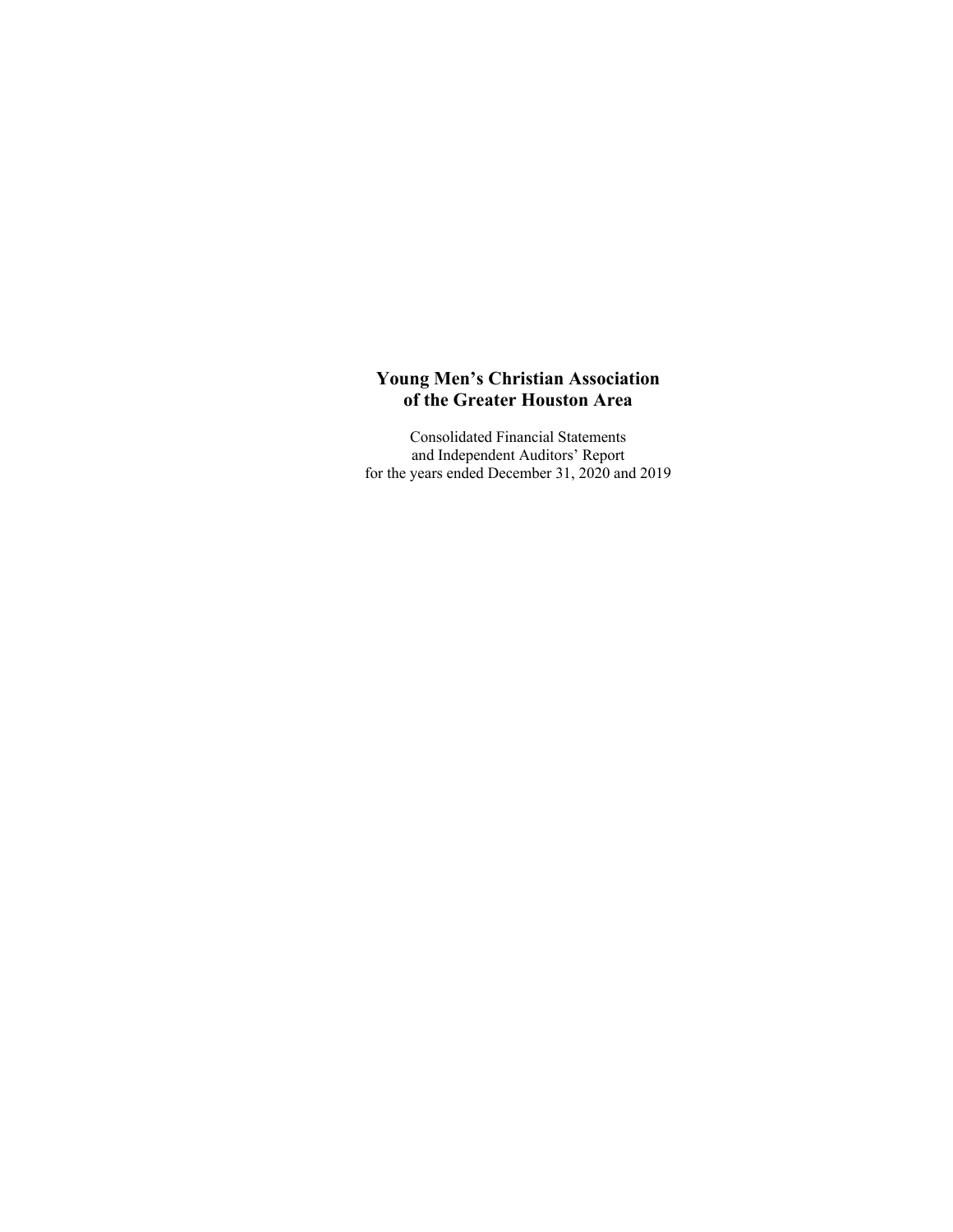Table of Contents

|                                                                                           | Page         |
|-------------------------------------------------------------------------------------------|--------------|
| <b>Independent Auditors' Report</b>                                                       | $\mathbf{1}$ |
| <b>Financial Statements:</b>                                                              |              |
| Consolidated Statements of Financial Position as of December 31, 2020 and 2019            | 3            |
| Consolidated Statement of Activities for the year ended December 31, 2020                 | 4            |
| Consolidated Statement of Activities for the year ended December 31, 2019                 | 5            |
| Consolidated Statement of Functional Expenses for the year ended December 31, 2020        | 6            |
| Consolidated Statement of Functional Expenses for the year ended December 31, 2019        | 7            |
| Consolidated Statements of Cash Flows for the years ended December 31, 2020 and 2019      | 8            |
| Notes to Consolidated Financial Statements for the years ended December 31, 2020 and 2019 | 10           |
| <b>Supplementary Information:</b>                                                         |              |
| Consolidating Statement of Financial Position as of December 31, 2020                     | 22           |
| Consolidating Statement of Activities for the year ended December 31, 2020                | 23           |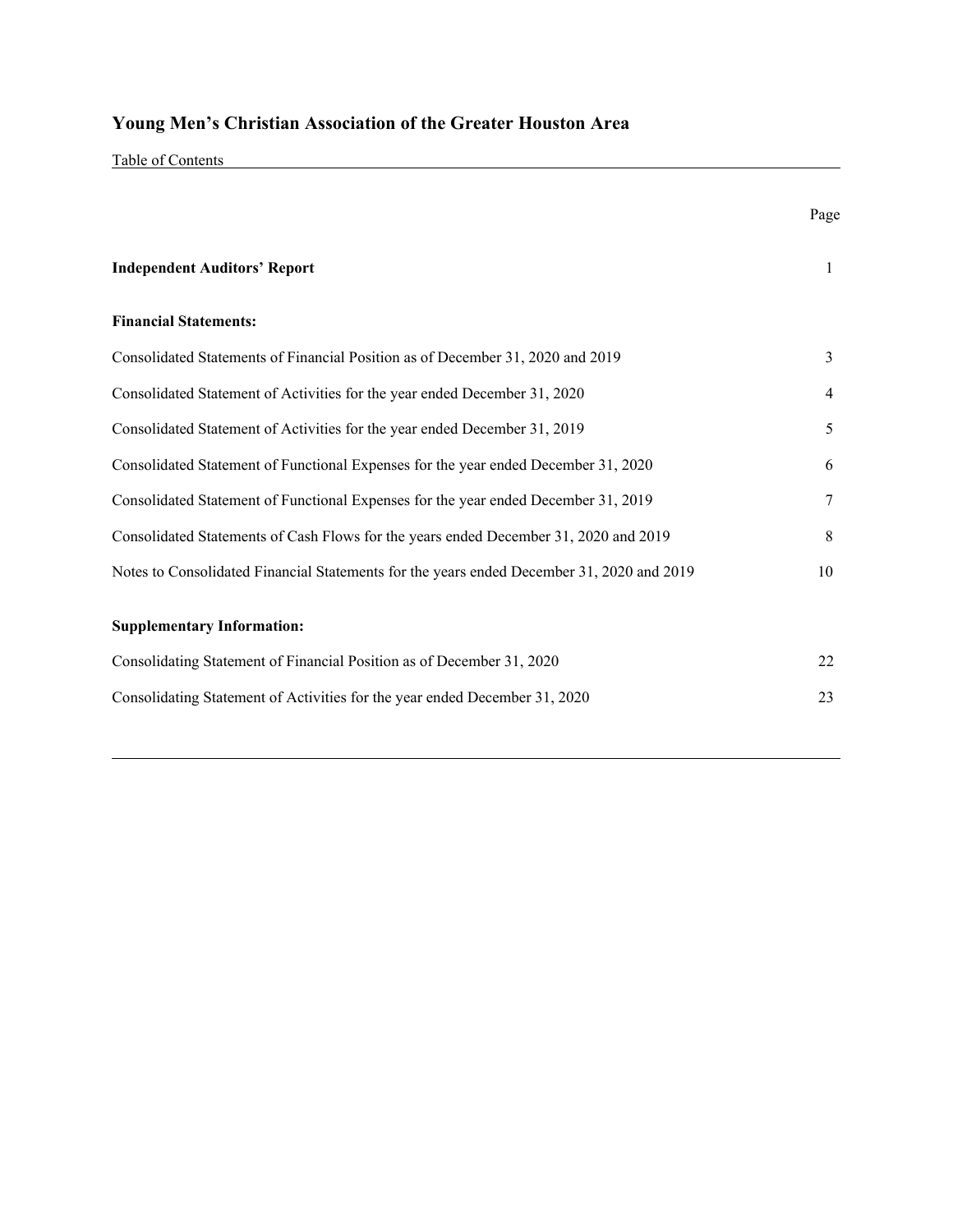#### **Independent Auditors' Report**

To the Board of Directors of Young Men's Christian Association of the Greater Houston Area:

#### **Report on the Financial Statements**

We have audited the accompanying financial statements of Young Men's Christian Association of the Greater Houston Area (the YMCA) and its affiliate, YMCA of the Greater Houston Area Endowment Foundation (collectively the Association), which comprise the consolidated statements of financial position as of December 31, 2020 and 2019 the related consolidated statements of activities, of functional expenses, and of cash flows for the years then ended, and the related notes to the financial statements.

#### *Management's Responsibility for the Financial Statements*

Management is responsible for the preparation and fair presentation of these financial statements in accordance with accounting principles generally accepted in the United States of America; this includes the design, implementation, and maintenance of internal control relevant to the preparation and fair presentation of financial statements that are free from material misstatement, whether due to fraud or error.

#### *Auditors' Responsibility*

Our responsibility is to express an opinion on these financial statements based on our audits. We conducted our audits in accordance with auditing standards generally accepted in the United States of America and the standards applicable to financial audits contained in *Government Auditing Standards,* issued by the Comptroller General of the United States. Those standards require that we plan and perform our audits to obtain reasonable assurance about whether the financial statements are free from material misstatement.

An audit involves performing procedures to obtain audit evidence about the amounts and disclosures in the financial statements. The procedures selected depend on the auditors' judgment, including the assessment of the risks of material misstatement of the financial statements, whether due to fraud or error. In making those risk assessments, the auditor considers internal control relevant to the entity's preparation and fair presentation of the financial statements in order to design audit procedures that are appropriate in the circumstances, but not for the purpose of expressing an opinion on the effectiveness of the entity's internal control. Accordingly, we express no such opinion. An audit also includes evaluating the appropriateness of accounting policies used and the reasonableness of significant accounting estimates made by management, as well as evaluating the overall presentation of the financial statements.

We believe that the audit evidence we have obtained is sufficient and appropriate to provide a basis for our audit opinion.

#### *Opinion*

In our opinion, the financial statements referred to above present fairly, in all material respects, the consolidated financial position of the Association as of December 31, 2020 and 2019 and the changes in its net assets and its cash flows for the years then ended in accordance with accounting principles generally accepted in the United States of America.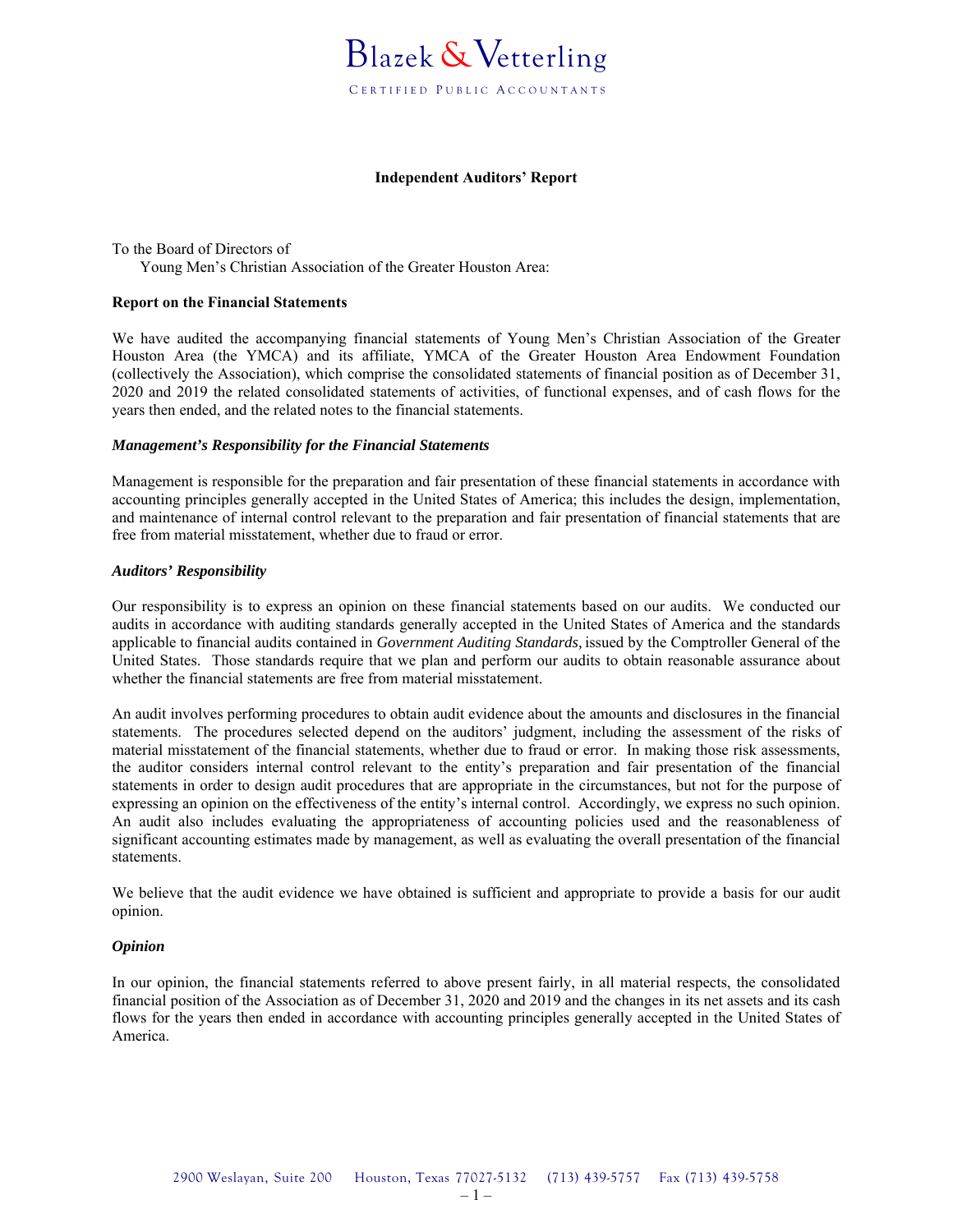#### *Supplementary Information*

Our audit was conducted for the purpose of forming an opinion on the financial statements as a whole. The accompanying supplementary information included in the consolidating statement of financial position as of December 31, 2020 and consolidating statement of activities for the year ended December 31, 2020 is presented for purposes of additional analysis and is not a required part of the financial statements. Such information is the responsibility of management and was derived from and relates directly to the underlying accounting and other records used to prepare the financial statements. The information has been subjected to the auditing procedures applied in the audit of the financial statements and certain additional procedures, including comparing and reconciling such information directly to the underlying accounting and other records used to prepare the financial statements or to the financial statements themselves, and other additional procedures in accordance with auditing standards generally accepted in the United States of America. In our opinion, the information is fairly stated, in all material respects, in relation to the financial statements as a whole.

#### **Report Required by Government Auditing Standards**

In accordance with *Government Auditing Standards*, we have also issued our report dated May 7, 2021 on our consideration of the Association's internal control over financial reporting and on our tests of its compliance with certain provisions of laws, regulations, contracts, and grant agreements and other matters. The purpose of that report is solely to describe the scope of our testing of internal control over financial reporting and compliance and the results of that testing, and not to provide an opinion on the effectiveness of the Association's internal control over financial reporting or on compliance. That report is an integral part of an audit performed in accordance with *Government Auditing Standards* in considering the Association's internal control over financial reporting and compliance.

Blazek & Vetterling

May 7, 2021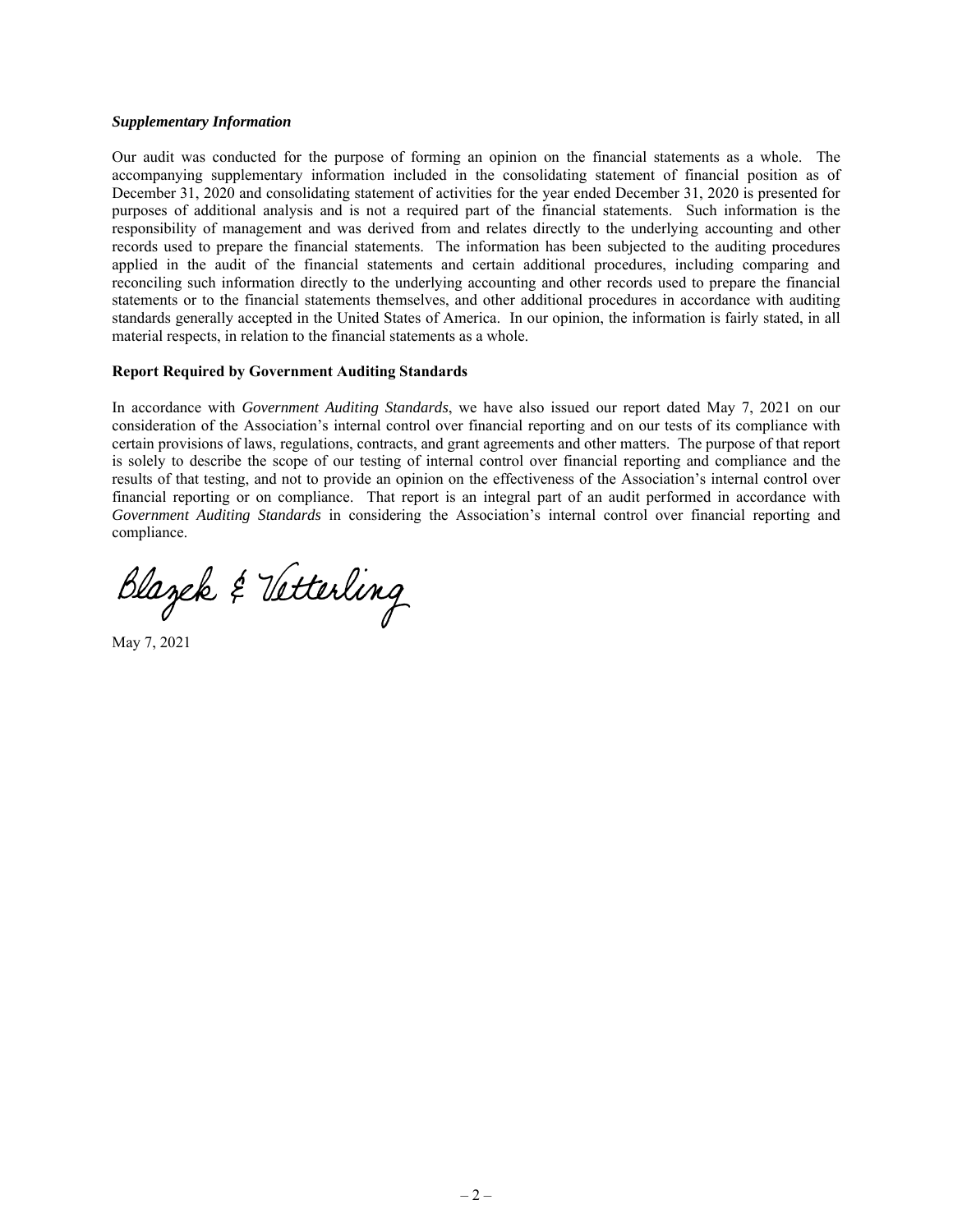Consolidated Statements of Financial Position as of December 31, 2020 and 2019

|                                              | 2020            | 2019            |
|----------------------------------------------|-----------------|-----------------|
| <b>ASSETS</b>                                |                 |                 |
| Cash                                         | S<br>10,219,868 | S<br>1,795,687  |
| Accounts receivable                          | 441,017         | 564,577         |
| Interest receivable                          | 115             | 235,341         |
| Contributions receivable, net (Note 3)       | 8,738,083       | 12,622,219      |
| Prepaid expenses and other assets            | 2,480,845       | 2,063,791       |
| Land and buildings held for sale             | 4,712,759       | 264,594         |
| Investments (Notes 4 and 5)                  | 62,679,306      | 57,628,679      |
| Bond proceeds held in trust (Note 9)         | 5,670,000       | 5,670,000       |
| Right to use facilities (Note 6)             | 3,673,224       | 3,244,419       |
| Operating lease right-of-use assets (Note 7) | 249,629         | 534,258         |
| Property and equipment, net (Notes 7 and 8)  | 233,503,423     | 243,608,984     |
| <b>TOTAL ASSETS</b>                          | \$332,368,269   | \$328,232,549   |
| <b>LIABILITIES AND NET ASSETS</b>            |                 |                 |
| Liabilities:                                 |                 |                 |
| Accounts payable                             | \$<br>1,774,784 | \$<br>2,608,625 |
| Subrecipient payables                        | 1,486,230       | 1,369,096       |
| Construction payable                         | 370,363         | 45,186          |
| Salaries and benefits payable                | 4,826,601       | 2,513,832       |
| Other accrued expenses                       | 582,354         | 281,604         |
| Finance lease liabilities (Note 7)           | 3,619,038       | 4,224,359       |
| Operating lease liabilities (Note 7)         | 249,629         | 534,258         |
| Deferred contract revenue                    | 579,823         | 2,410,352       |
| Bonds payable, net (Note 9)                  | 130,479,480     | 132,229,588     |
| <b>Total liabilities</b>                     | 143,968,302     | 146,216,900     |
| Commitments and contingencies (Note 13)      |                 |                 |
| Net assets (Note 12):                        |                 |                 |
| Without donor restrictions (Note 10)         | 175,440,793     | 167,776,965     |
| With donor restrictions (Note 11)            | 12,959,174      | 14,238,684      |
| Total net assets                             | 188,399,967     | 182,015,649     |
| TOTAL LIABILITIES AND NET ASSETS             | \$332,368,269   | \$328,232,549   |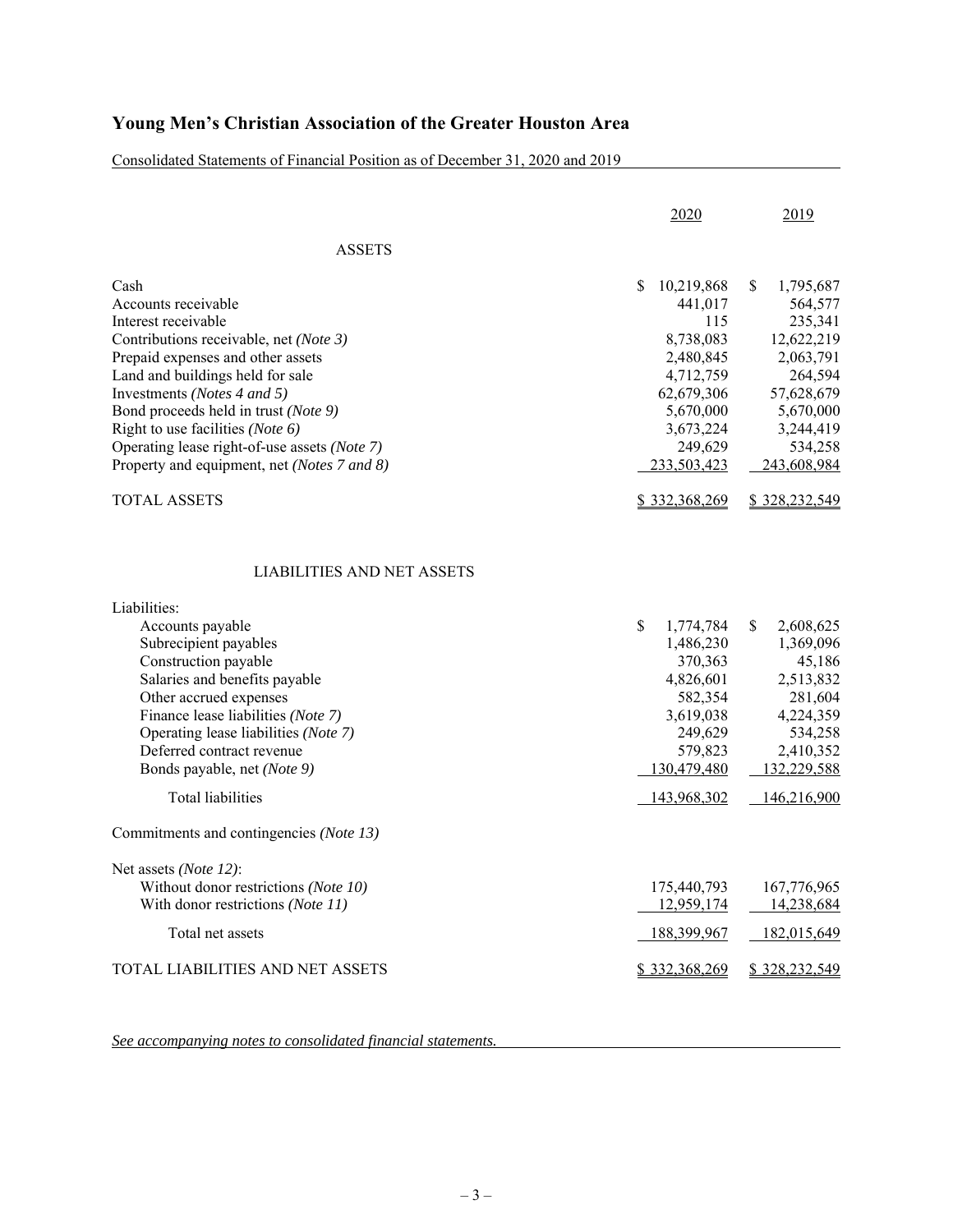Consolidated Statement of Activities for the year ended December 31, 2020

|                                                       | WITHOUT DONOR<br><b>RESTRICTIONS</b> | WITH DONOR<br><b>RESTRICTIONS</b> | <b>TOTAL</b>     |
|-------------------------------------------------------|--------------------------------------|-----------------------------------|------------------|
| <b>OPERATING REVENUE:</b>                             |                                      |                                   |                  |
| Contracts revenue:                                    |                                      |                                   |                  |
| Membership                                            | \$<br>24,676,357                     |                                   | \$<br>24,676,357 |
| Program                                               | 11,031,090                           |                                   | 11,031,090       |
| Other contract services                               | 8,188,706                            |                                   | 8,188,706        |
| Contributions:                                        |                                      |                                   |                  |
| Government agencies (Note 13)                         |                                      | 21,881,695<br>S                   | 21,881,695       |
| In-kind                                               | 1,138,023                            |                                   | 1,138,023        |
| United Way                                            | 2,229,060                            |                                   | 2,229,060        |
| Other                                                 | 25,483,920                           | 6,102,336                         | 31,586,256       |
| Special events                                        | 315,691                              |                                   | 315,691          |
| Direct donor benefit costs                            | (92,203)                             |                                   | (92,203)         |
| Net investment return                                 | 6,156,791                            | 400,847                           | 6,557,638        |
| Loss on disposal property and equipment               | (269,350)                            |                                   | (269, 350)       |
| Loss on valuation of land and buildings held for sale | (792, 097)                           |                                   | (792,097)        |
| Other income                                          | 77,597                               |                                   | 77,597           |
| Total operating revenue                               | 78,143,585                           | 28,384,878                        | 106,528,463      |
| Net assets released from restrictions:                |                                      |                                   |                  |
| Capital expenditures                                  | 1,143,575                            | (1,143,575)                       |                  |
| Expenditure for program purposes                      | 25,806,600                           | (25,806,600)                      |                  |
| Expiration of time restrictions                       | 2,714,213                            | (2,714,213)                       |                  |
| Total                                                 | 107,807,973                          | (1,279,510)                       | 106,528,463      |
|                                                       |                                      |                                   |                  |
| <b>OPERATING EXPENSES:</b>                            |                                      |                                   |                  |
| Program services:                                     |                                      |                                   |                  |
| <b>Healthy Living</b>                                 | 40,124,404                           |                                   | 40,124,404       |
| Social Responsibility                                 | 25,721,672                           |                                   | 25,721,672       |
| Youth Development                                     | 22,202,043                           |                                   | 22,202,043       |
| Total program services                                | 88,048,119                           |                                   | 88,048,119       |
| Management and general                                | 13,236,687                           |                                   | 13,236,687       |
| Fundraising                                           | 1,893,464                            |                                   | 1,893,464        |
|                                                       |                                      |                                   |                  |
| Total operating expenses                              | 103,178,270                          |                                   | 103,178,270      |
| Changes in net assets from operating activities       | 4,629,703                            | (1,279,510)                       | 3,350,193        |
| Net results of involuntary conversion (Note 15)       | 3,034,125                            |                                   | 3,034,125        |
| <b>CHANGES IN NET ASSETS</b>                          | 7,663,828                            | (1,279,510)                       | 6,384,318        |
| Net assets, beginning of year                         | 167,776,965                          | 14,238,684                        | 182,015,649      |
| Net assets, end of year                               | \$175,440,793                        | \$12,959,174                      | \$188,399,967    |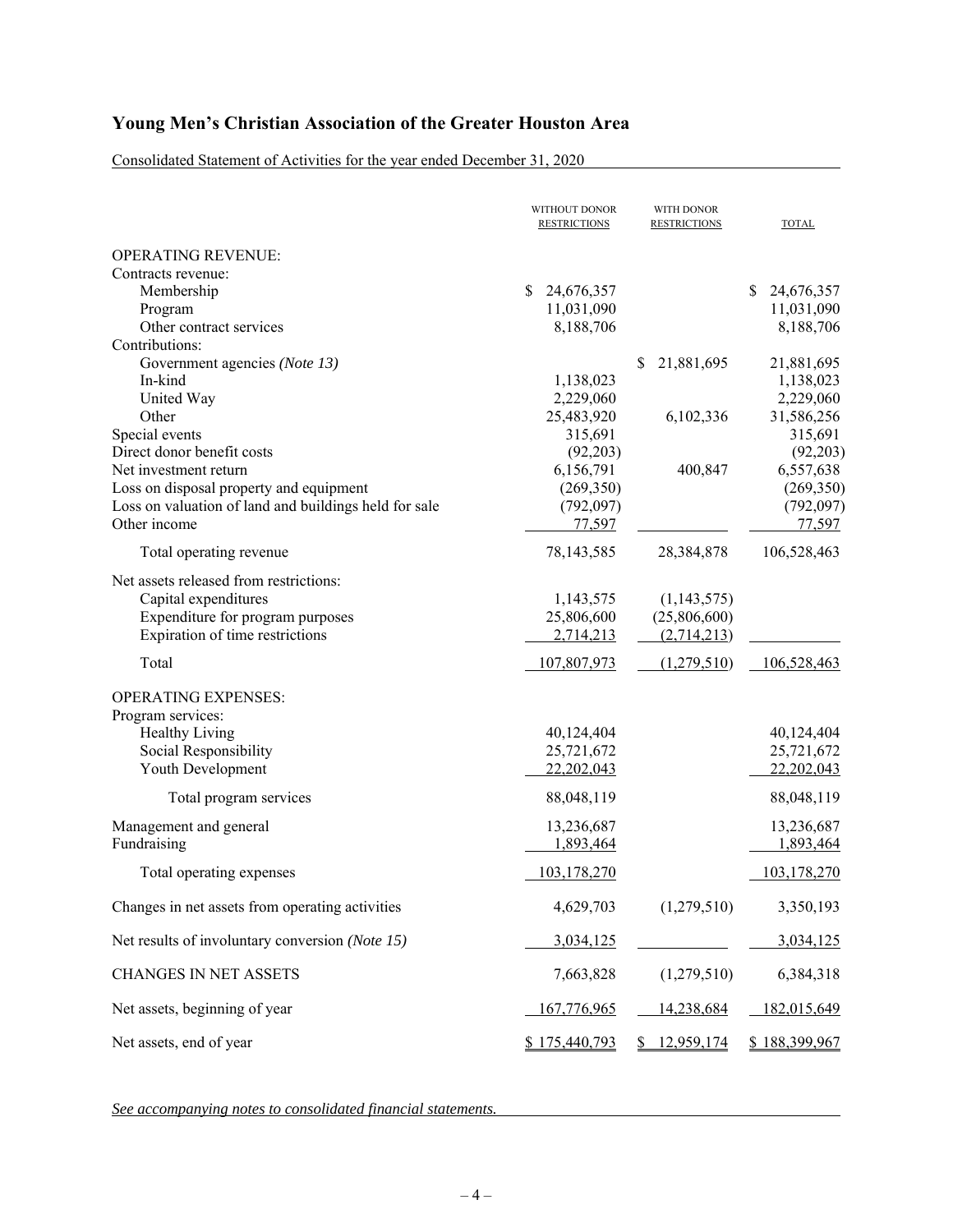Consolidated Statement of Activities for the year ended December 31, 2019

|                                                 | WITHOUT DONOR<br><b>RESTRICTIONS</b> | WITH DONOR<br><b>RESTRICTIONS</b> | TOTAL                    |
|-------------------------------------------------|--------------------------------------|-----------------------------------|--------------------------|
| <b>OPERATING REVENUE:</b>                       |                                      |                                   |                          |
| Contracts revenue:                              |                                      |                                   |                          |
| Membership                                      | \$<br>56,815,023                     |                                   | \$<br>56,815,023         |
| Program                                         | 33,397,921                           |                                   | 33,397,921               |
| Other contract services                         | 2,897,122                            |                                   | 2,897,122                |
| Contributions:                                  |                                      |                                   |                          |
| Government agencies (Note 13)                   |                                      | S.<br>21,633,987                  | 21,633,987               |
| In-kind                                         | 303,353                              | 7,277,248                         | 7,580,601                |
| United Way                                      | 2,329,366                            |                                   | 2,329,366                |
| Other                                           | 1,894,324                            | 9,196,163                         | 11,090,487               |
| Land grant reversion                            | (458,000)                            |                                   | (458,000)                |
| Loss on valuation of contributions receivable   |                                      | (500,000)                         | (500,000)                |
| Special events                                  | 1,386,337                            |                                   | 1,386,337                |
| Direct donor benefit costs                      | (464, 221)                           |                                   | (464, 221)               |
| Net investment return                           | 4,284,149                            | 586,032                           | 4,870,181                |
| Net gain on sale of property and equipment      | 2,497,003                            |                                   | 2,497,003                |
| Other income                                    | 446,836                              |                                   | 446,836                  |
| Total operating revenue                         | 105,329,213                          | 38,193,430                        | 143,522,643              |
|                                                 |                                      |                                   |                          |
| Net assets released from restrictions:          |                                      |                                   |                          |
| Capital expenditures                            | 11,976,514                           | (11, 976, 514)                    |                          |
| Expenditure for program purposes                | 27,483,529                           | (27, 483, 529)                    |                          |
| Expiration of time restrictions                 | 3,008,229                            | (3,008,229)                       |                          |
| Total                                           | 147,797,485                          | (4,274,842)                       | 143,522,643              |
| <b>OPERATING EXPENSES:</b>                      |                                      |                                   |                          |
| Program services:                               |                                      |                                   |                          |
| <b>Healthy Living</b>                           | 55,727,498                           |                                   |                          |
| Social Responsibility                           | 23,690,051                           |                                   | 55,727,498<br>23,690,051 |
|                                                 | 40,160,937                           |                                   | 40,160,937               |
| Youth Development                               |                                      |                                   |                          |
| Total program services                          | 119,578,486                          |                                   | 119,578,486              |
| Management and general                          | 16,625,840                           |                                   | 16,625,840               |
| Fundraising                                     | 2,249,715                            |                                   | 2,249,715                |
| Total operating expenses                        | 138,454,041                          |                                   | 138,454,041              |
| Changes in net assets from operating activities | 9,343,444                            | (4,274,842)                       | 5,068,602                |
|                                                 |                                      |                                   |                          |
| Loss on early extinguishment of debt (Note 9)   | (2,591,963)                          |                                   | (2,591,963)              |
| Change in value of derivative agreements        | (62,986)                             |                                   | (62,986)                 |
| Net results of involuntary conversion (Note 15) | 2,111,115                            |                                   | 2,111,115                |
| <b>CHANGES IN NET ASSETS</b>                    | 8,799,610                            | (4,274,842)                       | 4,524,768                |
| Net assets, beginning of year                   | 158,977,355                          | 18,513,526                        | 177,490,881              |
| Net assets, end of year                         | \$167,776,965                        | 14,238,684                        | \$182,015,649            |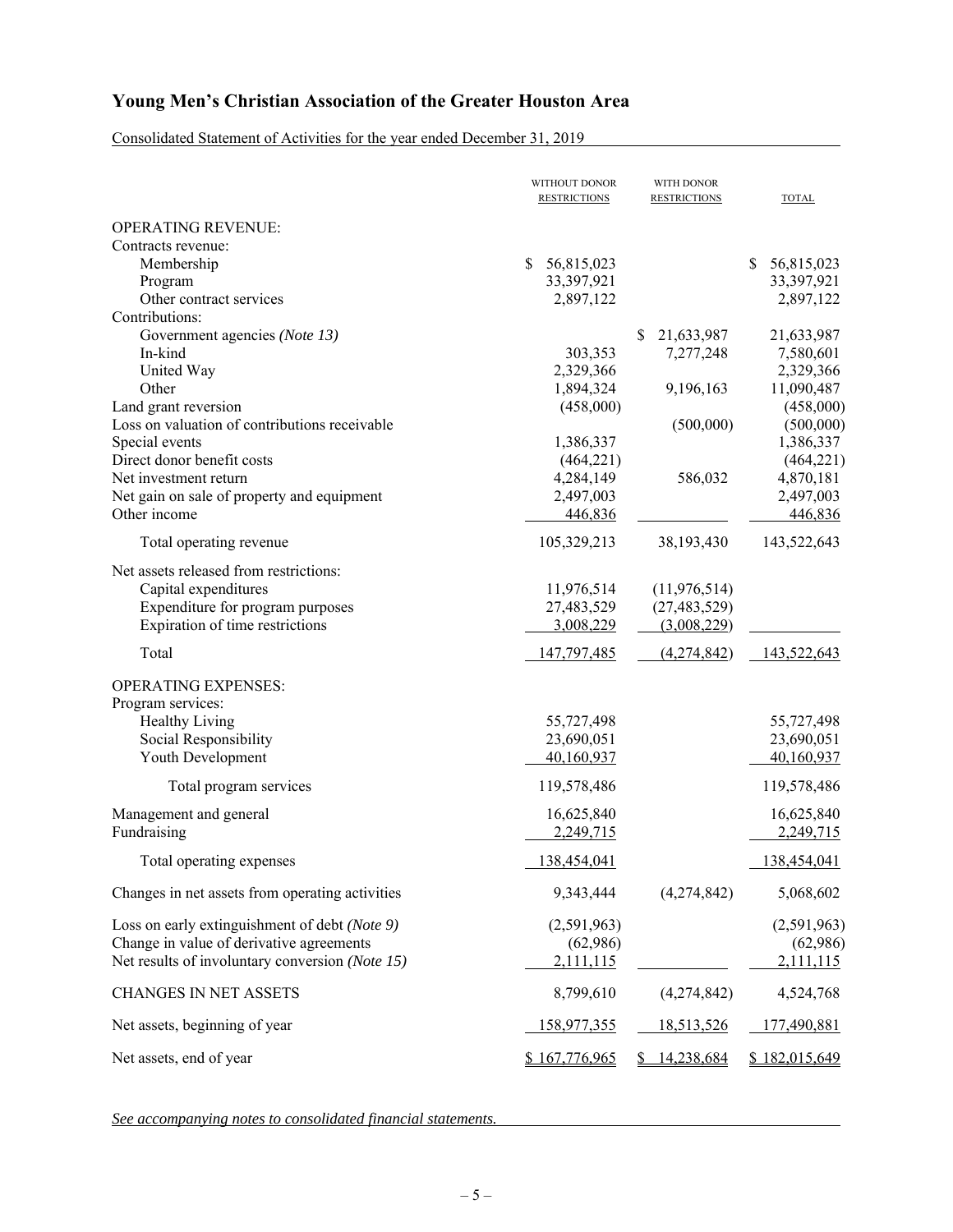## Consolidated Statement of Functional Expenses for the year ended December 31, 2020

| <b>EXPENSES</b>                             | <b>HEALTHY</b><br><b>LIVING</b> |              | <b>SOCIAL</b><br><b>RESPONSIBILITY</b> |              | YOUTH<br>DEVELOPMENT |    | <b>TOTAL</b><br><b>PROGRAM</b><br><b>SERVICES</b> | MANAGEMENT<br><b>AND</b><br><b>GENERAL</b> | <b>FUNDRAISING</b> |    | <b>TOTAL</b>  |
|---------------------------------------------|---------------------------------|--------------|----------------------------------------|--------------|----------------------|----|---------------------------------------------------|--------------------------------------------|--------------------|----|---------------|
| Salaries, related taxes, and benefits       | 13,875,103                      | <sup>S</sup> | 11,532,182                             | <sup>S</sup> | 15,199,651           | S. | 40,606,936 \$                                     | 6,022,810 \$                               | 1,469,526          | S. | 48,099,272    |
| Occupancy                                   | 10,032,472                      |              | 611,727                                |              | 1,457,945            |    | 12,102,144                                        | 804,219                                    | 32,540             |    | 12,938,903    |
| Depreciation and amortization               | 10,333,419                      |              | 22,925                                 |              | 1,146,920            |    | 11,503,264                                        | 438,133                                    | 23,931             |    | 11,965,328    |
| Allocations to service providers            |                                 |              | 9,310,003                              |              | 1,000,000            |    | 10,310,003                                        |                                            |                    |    | 10,310,003    |
| Interest expense                            | 2,499,950                       |              | 384,608                                |              | 961,519              |    | 3,846,077                                         | 531,283                                    |                    |    | 4,377,360     |
| Professional fees and contract services     | 821,037                         |              | 399,608                                |              | 491,568              |    | 1,712,213                                         | 2,083,832                                  | 264,302            |    | 4,060,347     |
| Supplies                                    | 987,557                         |              | 636,177                                |              | 1,526,317            |    | 3,150,051                                         | 106,310                                    | 18,259             |    | 3,274,620     |
| Specific assistance to individuals          |                                 |              | 2,406,297                              |              |                      |    | 2,406,297                                         |                                            |                    |    | 2,406,297     |
| Communications                              | 996,334                         |              | 68,623                                 |              | 74,305               |    | 1,139,262                                         | 737,821                                    | 49,383             |    | 1,926,466     |
| Printing, publication, and promotion        | 46,166                          |              | 38,393                                 |              | 23,332               |    | 107,891                                           | 1,254,182                                  | 261                |    | 1,362,334     |
| Bad debt expense                            |                                 |              |                                        |              |                      |    |                                                   | 885,982                                    |                    |    | 885,982       |
| Travel and transportation                   | 69,714                          |              | 120,759                                |              | 159,804              |    | 350,277                                           | 130,396                                    | 17,044             |    | 497,717       |
| Membership dues                             | 289,938                         |              | 67,920                                 |              | 99,363               |    | 457,221                                           | 13,188                                     | 6,035              |    | 476,444       |
| Equipment rental and maintenance            | 152,401                         |              | 6,914                                  |              | 7,289                |    | 166,604                                           | 53,116                                     |                    |    | 219,720       |
| Camping activity supplies                   |                                 |              | 99,796                                 |              | 34,977               |    | 134,773                                           |                                            |                    |    | 134,773       |
| Professional development and staff training | 12,724                          |              | 15,740                                 |              | 18,944               |    | 47,408                                            | 35,496                                     | 1,221              |    | 84,125        |
| Conferences, conventions, and meetings      | 7,049                           |              |                                        |              |                      |    | 7,049                                             | 32,368                                     | 10,962             |    | 50,379        |
| Other                                       | 540                             |              |                                        |              | 109                  |    | 649                                               | 107,551                                    |                    |    | 108,200       |
| Total expenses                              | 40,124,404                      |              | 25,721,672                             |              | 22,202,043           | S. | 88,048,119                                        | 13,236,687                                 | .893,464           |    | 103,178,270   |
| Direct donor benefit costs                  |                                 |              |                                        |              |                      |    |                                                   |                                            |                    |    | 92,203        |
| Total                                       |                                 |              |                                        |              |                      |    |                                                   |                                            |                    |    | \$103,270,473 |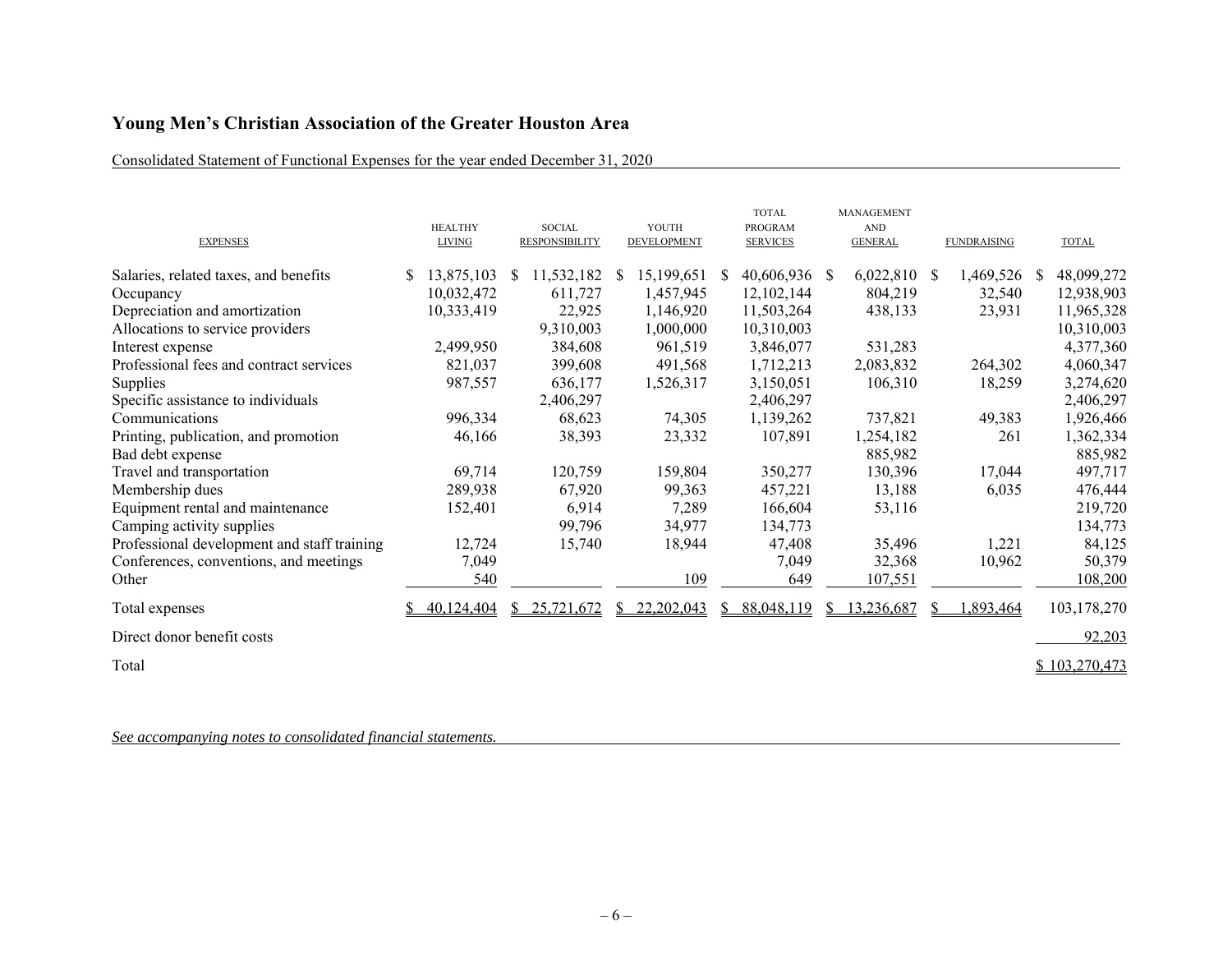## Consolidated Statement of Functional Expenses for the year ended December 31, 2019

| <b>EXPENSES</b>                                                  | <b>HEALTHY</b><br><b>LIVING</b> | <b>SOCIAL</b><br><b>RESPONSIBILITY</b> | YOUTH<br>DEVELOPMENT | <b>TOTAL</b><br>PROGRAM<br><b>SERVICES</b> | <b>MANAGEMENT</b><br><b>AND</b><br><b>GENERAL</b> | <b>FUNDRAISING</b> | <b>TOTAL</b>      |
|------------------------------------------------------------------|---------------------------------|----------------------------------------|----------------------|--------------------------------------------|---------------------------------------------------|--------------------|-------------------|
| Salaries, related taxes, and benefits                            | 24,684,110 \$                   | 8,543,352                              | 25,882,021<br>S.     | 59,109,483 \$<br>S.                        | 8,148,565                                         | 1,661,772<br>- \$  | 68,919,820<br>S.  |
| Occupancy                                                        | 11,762,397                      | 632,036                                | 2,366,145            | 14,760,578                                 | 991,626                                           | 32,540             | 15,784,744        |
| Depreciation and amortization                                    | 10,016,797                      | 25,996                                 | 1,095,057            | 11,137,850                                 | 472,225                                           | 23,267             | 11,633,342        |
| Allocations to service providers                                 |                                 | 8,685,770                              |                      | 8,685,770                                  |                                                   |                    | 8,685,770         |
| Interest expense                                                 | 3,008,120                       | 462,788                                | 1,156,970            | 4,627,878                                  | 675,743                                           |                    | 5,303,621         |
| Professional fees and contract services                          | 1,597,648                       | 288,506                                | 1,474,930            | 3,361,084                                  | 1,919,046                                         | 219,646            | 5,499,776         |
| Supplies                                                         | 2,130,342                       | 623,811                                | 6,687,028            | 9,441,181                                  | 69,532                                            | 48,652             | 9,559,365         |
| Specific assistance to individuals                               |                                 | 3,531,353                              |                      | 3,531,353                                  |                                                   |                    | 3,531,353         |
| Communications                                                   | 1,060,983                       | 25,577                                 | 78,400               | 1,164,960                                  | 1,178,577                                         | 38,934             | 2,382,471         |
| Printing, publication, and promotion                             | 135,007                         | 25,815                                 | 41,382               | 202,204                                    | 1,323,084                                         | 358                | 1,525,646         |
| Bad debt expense                                                 |                                 |                                        |                      |                                            | 468,394                                           |                    | 468,394           |
| Travel and transportation                                        | 189,907                         | 521,027                                | 851,553              | 1,562,487                                  | 432,945                                           | 74,355             | 2,069,787         |
| Membership dues                                                  | 591,962                         | 37,235                                 | 4,350                | 633,547                                    | 66,549                                            | 17,413             | 717,509           |
| Equipment rental and maintenance                                 | 426,313                         | 16,824                                 | 46,844               | 489,981                                    | 425,688                                           |                    | 915,669           |
| Camping activity supplies                                        |                                 | 248,726                                | 328,703              | 577,429                                    |                                                   |                    | 577,429           |
| Professional development and staff training                      | 42,570                          | 15,938                                 | 136,290              | 194,798                                    | 375,463                                           | 8,613              | 578,874           |
| Conferences, conventions, and meetings                           | 49,376                          | 51                                     | 3,611                | 53,038                                     | 47,163                                            | 124,099            | 224,300           |
| Other                                                            | 31,966                          | 5,246                                  | 7,653                | 44,865                                     | 31,240                                            | 66                 | 76,171            |
| Total expenses                                                   | 55,727,498                      | 23,690,051<br>S.                       | 40,160,937<br>S.     | \$119,578,486                              | 16,625,840<br>S.                                  | 2,249,715          | 138,454,041       |
| Expenses on involuntary conversion<br>Direct donor benefit costs |                                 |                                        |                      |                                            |                                                   |                    | 71,432<br>464,221 |
| Total                                                            |                                 |                                        |                      |                                            |                                                   |                    | \$138,989,694     |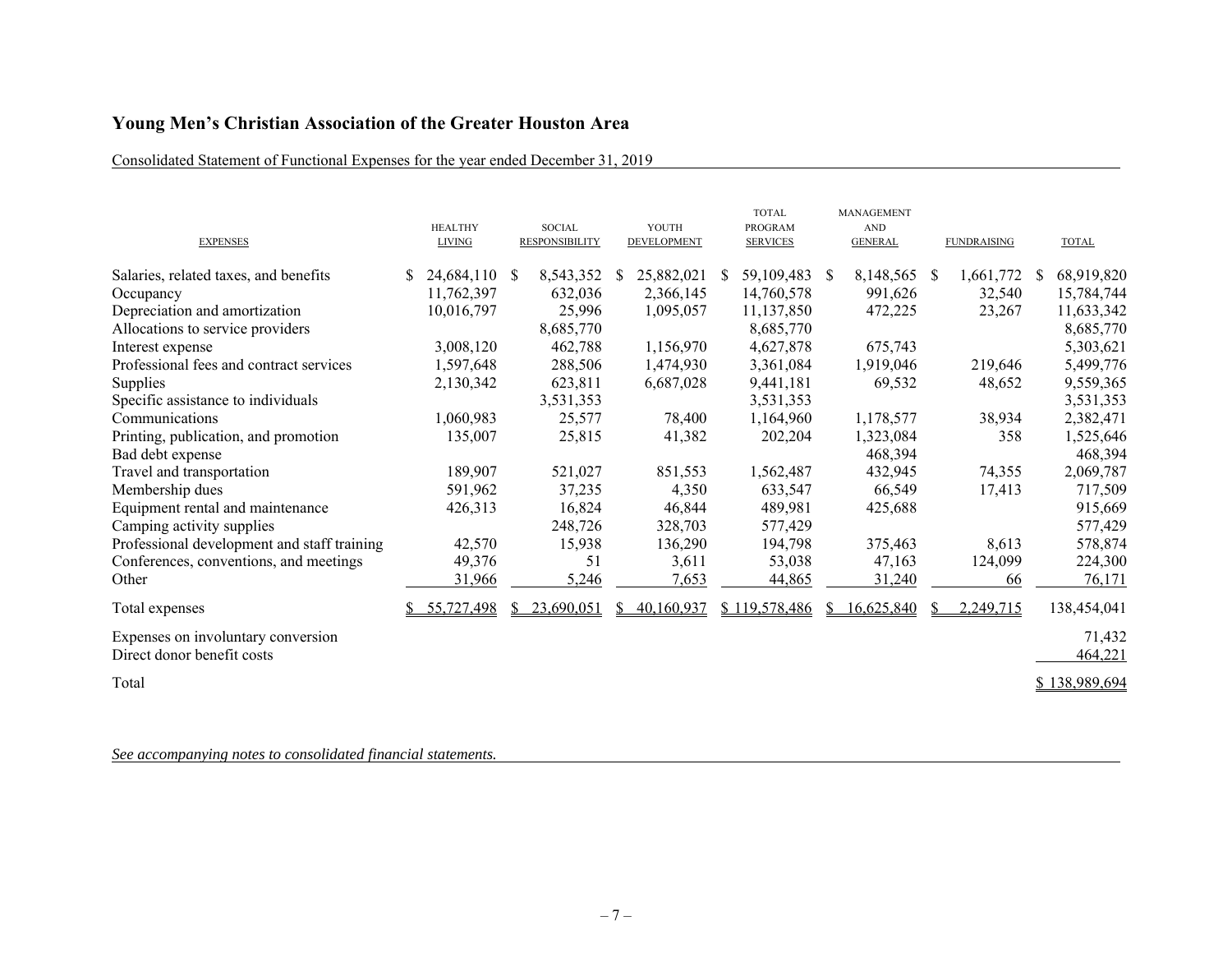Consolidated Statements of Cash Flows for the years ended December 31, 2020 and 2019

|                                                                    | 2020            | 2019                  |
|--------------------------------------------------------------------|-----------------|-----------------------|
| CASH FLOWS FROM OPERATING ACTIVITIES:                              |                 |                       |
| Changes in net assets                                              | \$<br>6,384,318 | \$<br>4,524,768       |
| Adjustments to reconcile changes in net assets to net cash         |                 |                       |
| provided by operating activities:                                  |                 |                       |
| Contributions restricted for building construction                 | (983, 560)      | (4,357,345)           |
| Contributions restricted for endowment                             | (15,500)        | (314,700)             |
| Contributed land                                                   |                 | (3,484,800)           |
| Bad debt expense and loss on valuation of contributions receivable | 885,982         | 968,394               |
| Net realized and unrealized gain on investments                    | (5,643,368)     | (3,348,196)           |
| Net (gain) loss on sale or disposal of property and equipment      | 269,350         | (2,497,003)           |
| Loss on valuation of land and buildings held for sale              | 792,097         |                       |
| Loss on land grant reversion<br>Depreciation and amortization      | 11,965,328      | 458,000<br>11,633,342 |
| Amortization of right to use facilities                            | 370,481         | 192,862               |
| Amortization of bond issuance costs and bond premium               | (250, 108)      | (258, 241)            |
| Loss on early extinguishment of debt                               |                 | 2,591,963             |
| Change in value of derivative agreements                           |                 | 62,986                |
| Insurance proceeds                                                 | (3,034,125)     | (2,182,547)           |
| Changes in operating assets and liabilities:                       |                 |                       |
| Accounts receivable                                                | 123,560         | 35,325                |
| Interest receivable                                                | 235,226         | 12,900                |
| Contributions receivable                                           | (161, 888)      | (3,083,258)           |
| Prepaid expenses and other assets                                  | (417, 054)      | (531,773)             |
| Accounts payable and accrued expenses                              | 1,896,812       | (400, 794)            |
| Deferred contract revenue                                          | (1,830,529)     | 984,136               |
| Net cash provided by operating activities                          | 10,587,022      | 1,006,019             |
| CASH FLOWS FROM INVESTING ACTIVITIES:                              |                 |                       |
| Purchases of investments                                           | (61, 161, 947)  | (16,613,641)          |
| Proceeds from sale of investments                                  | 85,226,003      | 16,383,165            |
| Net change in money market mutual funds held as investments        | (23, 471, 315)  | 8,578,933             |
| Purchases of property and equipment                                | (7, 444, 712)   | (17, 435, 869)        |
| Proceeds from sale of property and equipment                       |                 | 4,401,947             |
| Insurance proceeds for building construction and equipment, net    | 3,034,125       | 2,182,547             |
| Net cash used by investing activities                              | (3,817,846)     | (2,502,918)           |
|                                                                    |                 |                       |
| CASH FLOWS FROM FINANCING ACTIVITIES:<br>Payments on bonds         | (1,500,000)     | (1,410,000)           |
| Principal payments on financing leases                             | (1,004,097)     | (871, 283)            |
| Proceeds from contributions restricted for building construction   | 4,143,602       | 3,737,373             |
| Contributions restricted for endowment                             | 15,500          | 314,700               |
| Proceeds from issuance of bonds                                    |                 | 515,000               |
| Bond issuance costs                                                |                 | (487,998)             |
| Termination fee for derivative agreement                           |                 | (441,700)             |
| Net cash provided by financing activities                          | 1,655,005       | 1,356,092             |
| NET CHANGE IN CASH                                                 | 8,424,181       | (140, 807)            |
| Cash, beginning of year                                            | 1,795,687       | 1,936,494             |
| Cash, end of year                                                  | 10,219,868      | 1,795,687             |

*(continued)*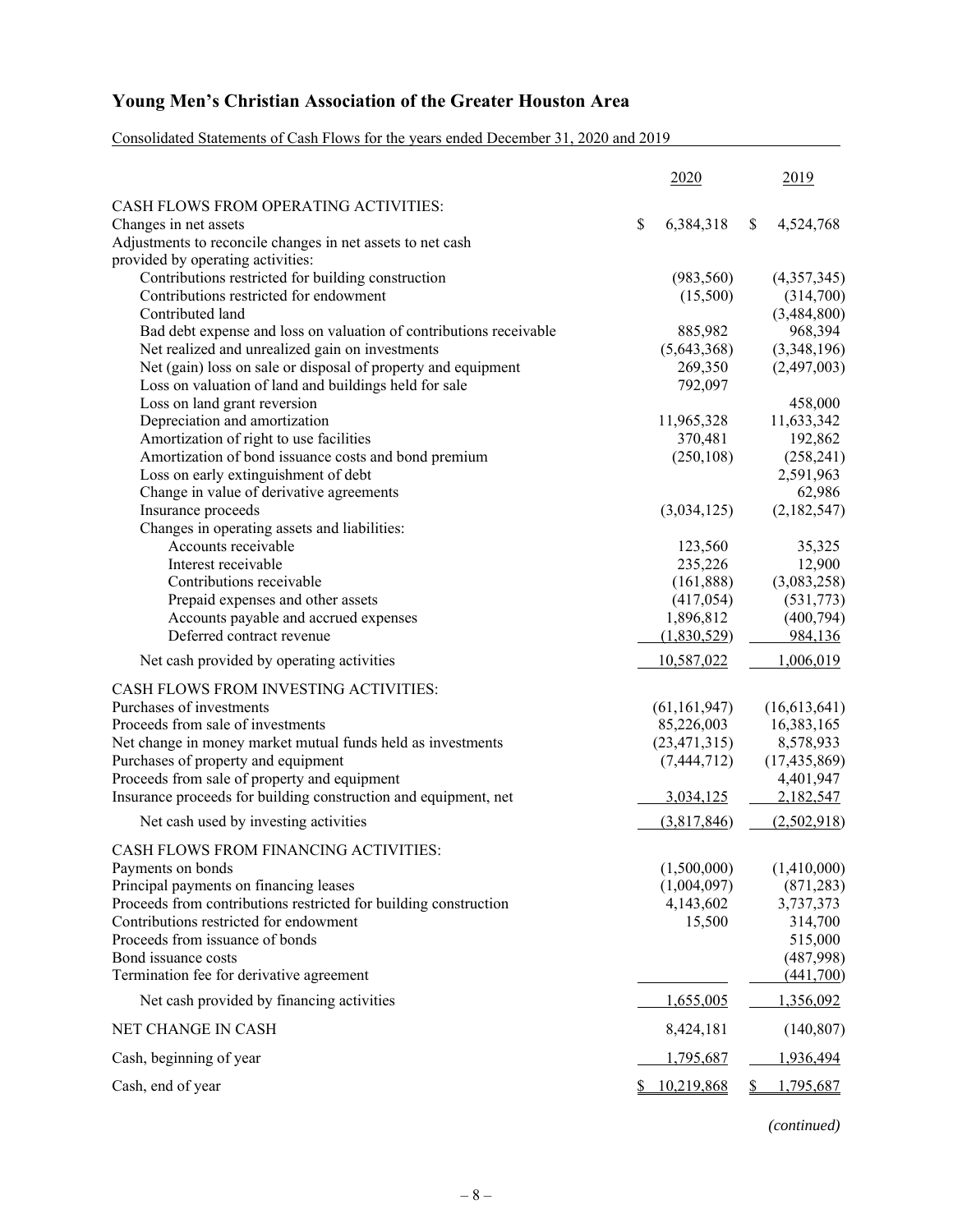| Consolidated Statements of Cash Flows for the years ended December 31, 2020 and 2019 |             |                |  |
|--------------------------------------------------------------------------------------|-------------|----------------|--|
|                                                                                      | 2020        | 2019           |  |
| Supplemental disclosure of cash flow information:<br>Interest paid                   | \$4,442,322 | \$5,095,546    |  |
| Noncash financing transactions:                                                      |             |                |  |
| Issuance of Series 2019 Bonds                                                        |             | \$69,320,000   |  |
| Refund of Series 2016 Bonds                                                          |             | \$(69,320,000) |  |
| Finance lease obligation for equipment                                               | \$398,776   | \$1,755,907    |  |
| Operating lease obligation for office space and equipment                            | \$397,112   | \$1,010,127    |  |
| In-kind construction                                                                 |             | \$108,446      |  |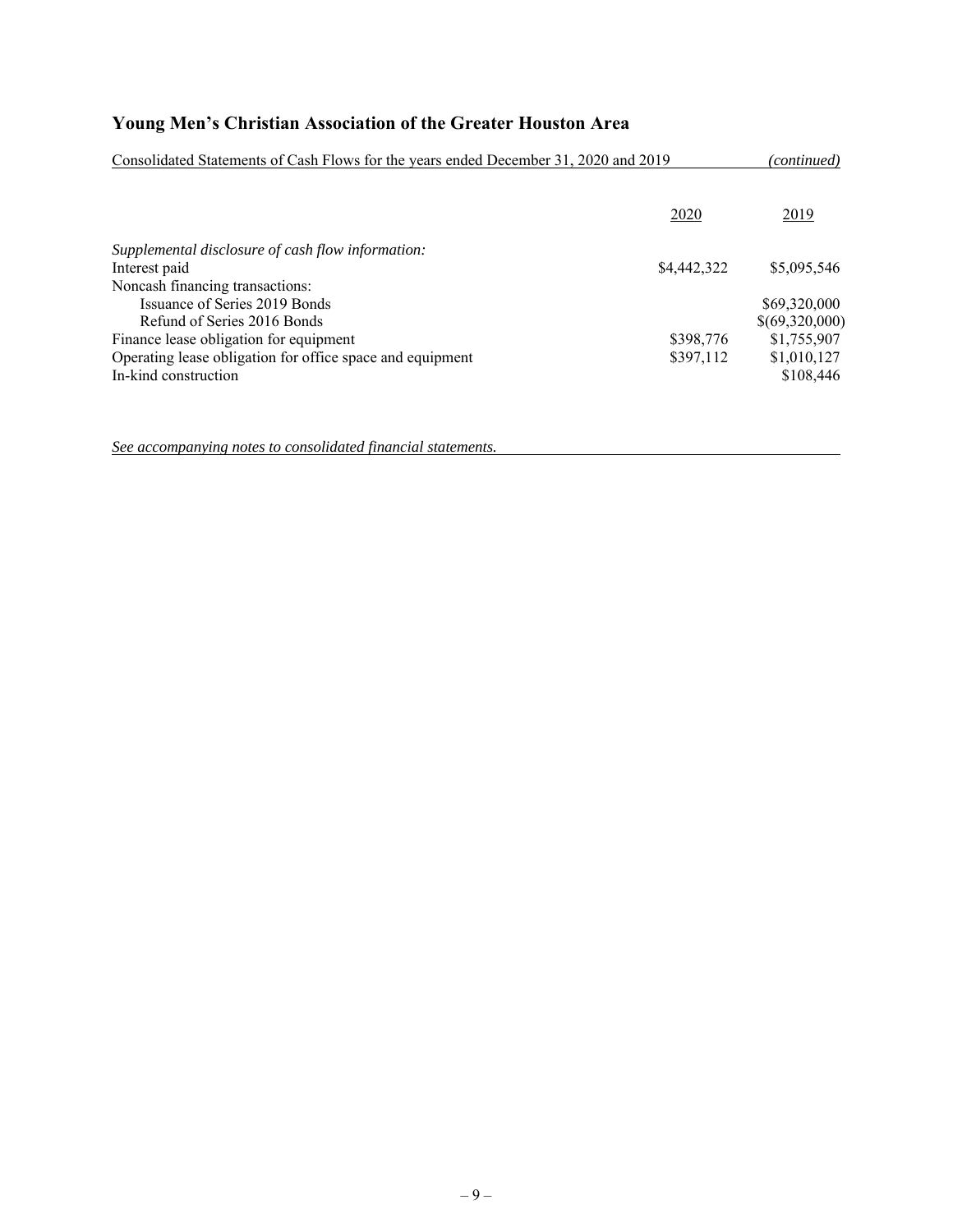Notes to Consolidated Financial Statements for the years ended December 31, 2020 and 2019

### **NOTE 1 – ORGANIZATION AND SUMMARY OF SIGNIFICANT ACCOUNTING POLICIES**

Organization – Young Men's Christian Association of the Greater Houston Area (the YMCA) was founded in 1886 to put Judeo-Christian principles into practice through programs that build a healthy spirit, mind, and body for all. The YMCA seeks to promote its mission and core values by focusing on Healthy Living, Youth Development and Social Responsibility in programs conducted at 26 centers, 1 resident camp, 20 apartment outreach sites, and 200 childcare sites. The YMCA is committed to improving the quality of life through programs and services which provide opportunities for people to reach their highest potential, develop a positive attitude of self and others, appreciate good health and fitness, acquire a value system, and maintain spiritual awareness that manifests itself in our daily lives.

YMCA of the Greater Houston Area Endowment Foundation (the Foundation) was incorporated in 1997 to furnish assistance and support to the charitable and educational undertakings of the YMCA.

Basis of consolidation – These financial statements include the consolidated assets, liabilities, net assets and activities of the YMCA and the Foundation (collectively the Association). All balances and transactions between the consolidated entities have been eliminated.

Federal income tax status – The YMCA and the Foundation are exempt from federal income taxes under  $\S501(c)(3)$ of the Internal Revenue Code. The YMCA is classified as a public charity under  $\S509(a)(2)$ . The Foundation is classified as a public charity under §509(a)(3) as a Type I supporting organization.

Cash concentration – Bank deposits exceed the federally insured limit per depositor per institution.

Accounts receivable represent amounts due from exchange transactions and are based on amounts that reflect the consideration to which the Association expects to be entitled to in exchange for services already provided. An allowance for accounts receivable is established when there has been an adverse change in the customer's ability to pay. Accounts are written off after collection efforts have been exhausted and an account is deemed uncollectible. The Association believes that all accounts receivable at December 31, 2020 will be fully collected. Accordingly, no allowance for doubtful accounts is required. The Association does not have any financing components associated with its receivables nor does it require collateral.

Contributions receivable that are expected to be collected within one year are reported at net realizable value. Amounts expected to be collected in future years are discounted to estimate the present value of future cash flows, if material. Discounts are computed using risk-free interest rates applicable to the years in which the promises are received. Amortization of discounts is included in contributions revenue. An allowance for contributions receivable is provided when it is believed balances may not be collected in full. The amount of loss on contributions recognized each period and the resulting adequacy of the allowance at the end of each period is determined using a combination of historical loss experience and individual account-by-account analysis of contributions receivable balances. It is possible that management's estimate regarding collectability will change in the near term resulting in a change in the carrying value of contributions receivable.

Land and buildings held for sale is reported at the lower of cost or fair market value less cost to sell.

Investments are reported at fair value. Net investment return consists of interest and dividends, realized and unrealized gains and losses, net of external and direct internal investment expenses.

Property and equipment are reported at cost if purchased or at fair value at the date of gift if donated. Depreciation is calculated using the straight-line method over estimated useful lives of 3 to 50 years. The YMCA capitalizes additions and improvements that have a tangible future economic life and a cost of more than \$5,000.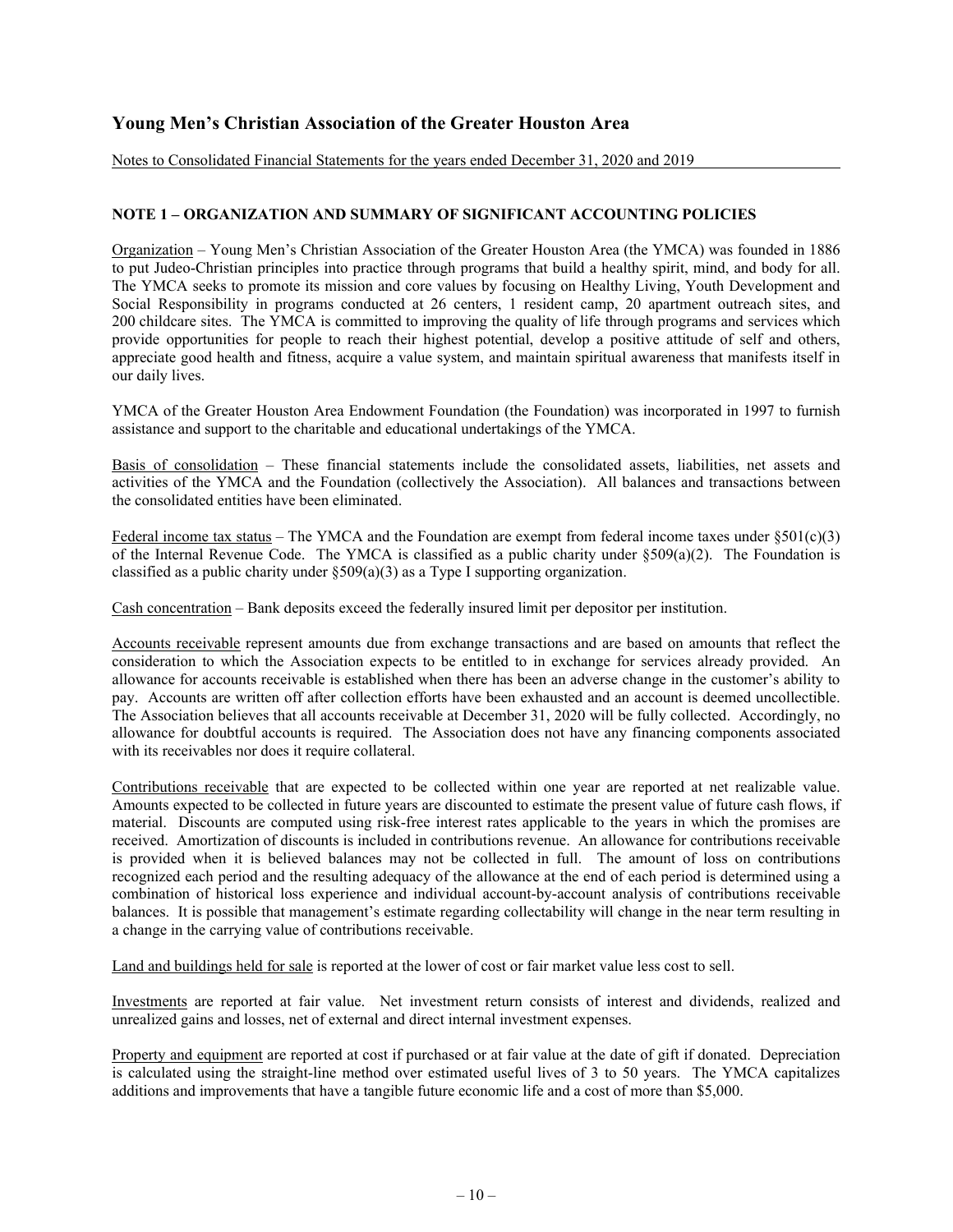Deferred contract revenue results from payments received before the performance obligations are satisfied and is expected to be recognized as revenue in the following year. At December 31, 2020, 2019 and 2018, deferred contract revenue was \$579,823, \$2,410,352 and \$1,426,216, respectively.

Bond issuance costs represent costs incurred related to the issuance of debt and are amortized over the term of the debt. Bond premium is the excess of net proceeds, after expenses, received upon issuance of debt over the amount repayable at its maturity. Unamortized bond issuance costs and unamortized premium costs are reported along with the related debt.

Net asset classification – Net assets, revenue, gains, and losses are classified based on the existence or absence of donor-imposed restrictions, as follows:

- *Net assets without donor restrictions* are not subject to donor-imposed restrictions even though their use may be limited in other respects such as by contract or board designation.
- *Net assets with donor restrictions* are subject to donor-imposed restrictions. Restrictions may be temporary in nature, such as those that will be met by the passage of time or use for a purpose specified by the donor, or may be perpetual in nature, where the donor stipulates that resources be maintained in perpetuity. Net assets are released from restrictions when the stipulated time has elapsed, or purpose has been fulfilled, or both. Contributions of long-lived assets and of assets restricted for acquisition of long-lived assets are released when those assets are placed in service unless the donor also has placed a time restriction on the use of the long-lived asset, in which case the release occurs over the term of the time restriction. Donor-restricted endowment earnings are released when those earnings are appropriated in accordance with spending policies and are used for the stipulated purpose.

Contract revenue is derived primarily from the sale of memberships which grants access to all YMCA of Greater Houston locations, and program fees for camps, youth sports, childcare, fitness training, and other sponsored activities. Additionally, the Association provides various contract services for other social service agencies such as childcare, immigration education and legal services. During fiscal year 2020, the Association provided employee contracting services to other agencies providing essential services. Revenue is recognized when the services are provided to a customer, in an amount that reflects the consideration the Association expects to be entitled to in exchange for those services.

All of the Association's revenue from contracts with customers are from performance obligations satisfied over a period of time and are provided to residents or social service agencies in the Greater Houston area. Revenue is recognized based on service output as services are rendered over the membership period, the term of the enrollment period for camps, youth sports, childcare, and fitness training, or the term of the contract for services. Membership discounts are provided to individuals as needed and reduces the amount of consideration the Association expects to be entitled to receive. Payment is due prior to the month of membership or prior to the service date for camps, youth sports, childcare, and fitness training. Payment for contract services is due upon receipt of invoice.

Contributions are recognized as revenue at fair value when an unconditional commitment is received from a donor or grantor. Contributions received with donor stipulations that limit their use are classified as *with donor restrictions*. Conditional contributions are subject to one or more barriers that must be overcome before the organization is entitled to receive or retain funding. Conditional contributions are recognized as revenue at fair value when the conditions have been met. A contribution from one donor in fiscal year 2020 represents 51% of nongovernmental contributions.

Donated goods and services are recognized at fair value as contributions when an unconditional commitment is received from the donor. The related expense is recognized as the item is used. Contributions of services are recognized when services received (a) create or enhance nonfinancial assets or (b) require specialized skills, are provided by individuals possessing those skills, and would typically need to be purchased if not provided by donation.

Special events revenue is the total amount paid by sponsors and attendees of an event and includes elements of both contributions and exchange transactions. Special event revenue is recognized when the event occurs. Direct donor benefit costs represent the cost of goods and services provided to attendees of the special events.

Advertising costs are expensed as incurred. The Association recognized advertising costs totaling approximately \$1,071,000 and \$828,000 for the years ended December 31, 2020 and 2019, respectively, which is reported with printing, publication and promotion in the consolidated statement of functional expenses.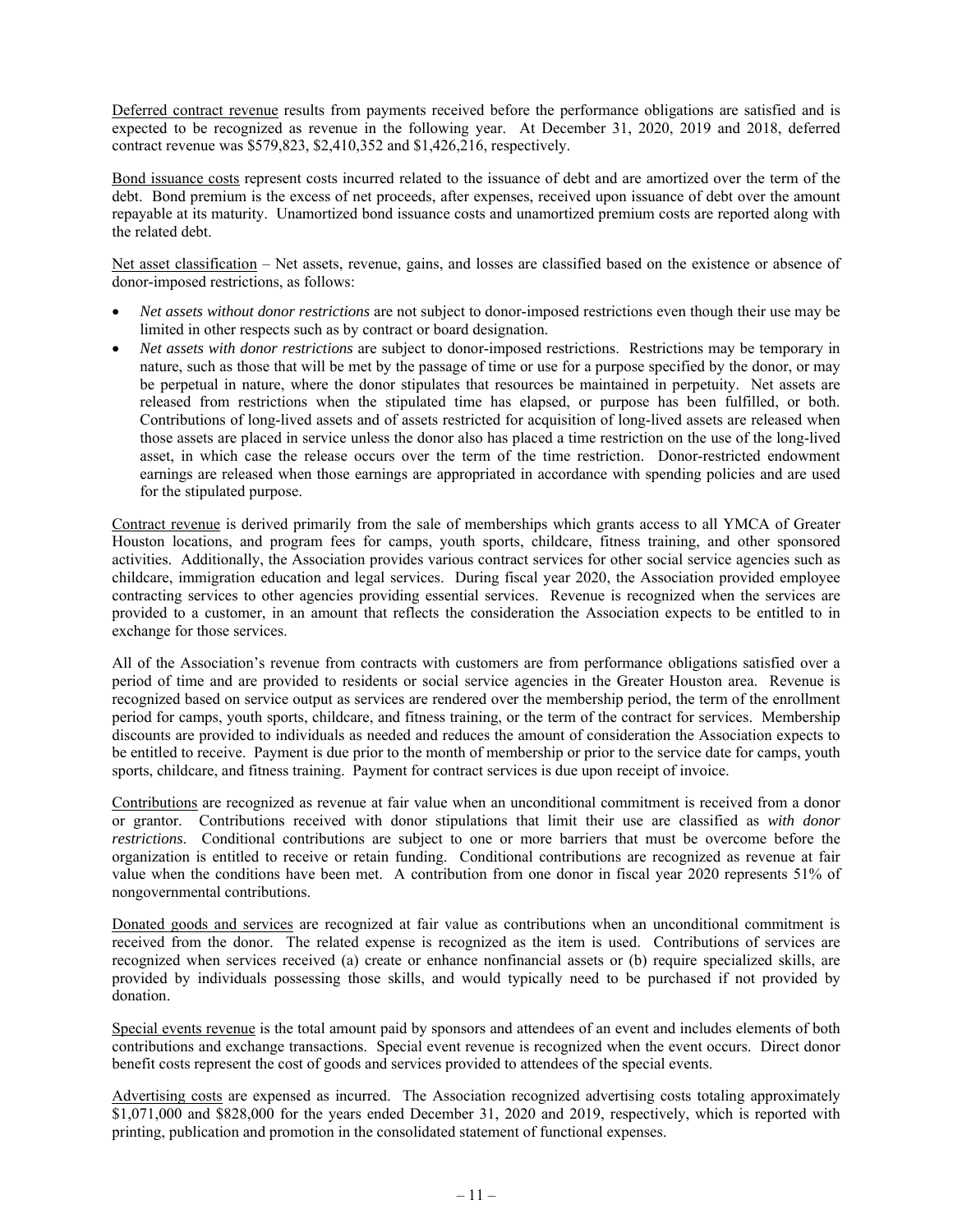Functional allocation of expenses – Expenses are reported by their functional classification. Program services are the direct conduct or supervision of activities that fulfill the purposes for which the organization exists. Fundraising activities include the solicitation of contributions of money, securities, materials, facilities, other assets, and time. Management and general activities are not directly identifiable with specific program or fundraising activities. Expenses that are attributable to more than one activity are allocated among the activities benefitted. Salaries and related costs are allocated on the basis of estimated time and effort expended. Depreciation, interest expense, and occupancy costs are allocated based on square footage. Information technology costs are allocated based on estimates of time and costs of specific technology utilized.

Changes in net assets from operating activities – The Association includes in its definition of operations all revenue and expenses that are an integral part of its program and supporting activities. Loss on early extinguishment of debt, change in fair value of derivative agreements and the net results of involuntary conversion are excluded from the changes in net assets from operating activities.

Estimates – Management must make estimates and assumptions to prepare financial statements in accordance with generally accepted accounting principles. These estimates and assumptions affect the reported amounts of assets and liabilities, the disclosure of contingent assets and liabilities, the amounts reported as revenue and expenses, and the allocation of expenses among various functions. Actual results could vary from the estimates that were used.

## **NOTE 2 – LIQUIDITY AND AVAILABILITY OF RESOURCES**

Financial assets available for general expenditure, that is, without donor or other restrictions limiting their use within one year of December 31 comprise the following:

|                                                                           | 2020       |     | 2019       |
|---------------------------------------------------------------------------|------------|-----|------------|
| Financial assets:                                                         |            |     |            |
| Cash                                                                      | 10,219,868 | \$. | 1,795,687  |
| Accounts receivable                                                       | 441,017    |     | 564,577    |
| Interest receivable                                                       | 115        |     | 235,341    |
| Contributions receivable, net                                             | 8,738,083  |     | 12,622,219 |
| Investments                                                               | 62,679,306 |     | 57,628,679 |
| Bond proceeds held in trust                                               | 5,670,000  |     | 5,670,000  |
| Total financial assets                                                    | 87,748,389 |     | 78,516,503 |
| Less financial assets not available for general expenditure:              |            |     |            |
| Donor-restricted and board-designated endowment assets less appropriation | 13,576,717 |     | 12,692,711 |
| Debt service reserve fund and sinking funds held in trust                 | 31,453,000 |     | 31,753,000 |
| Other donor-restricted assets subject to satisfaction of restriction and  |            |     |            |
| the passage of time                                                       | 7,408,785  |     | 6,496,800  |
| Total financial assets available for general expenditure                  | 35,309,887 |     | 27,573,992 |

Financial assets available for general expenditure include amounts expected to be appropriated by the Board of Directors from endowment earnings during the upcoming year. For purposes of analyzing resources available to meet general expenditures over a 12-month period, the Association considers all expenditures related to its ongoing activities of providing Healthy Living, Youth Development, and Social Responsibility programs, capital projects, as well as the conduct of services undertaken to support those activities, to be general expenditures.

The Association is substantially supported by program revenues and regularly monitors liquidity required to meet its operating needs while striving to maximize the investment of available funds. As part of the organization's liquidity management, it has a policy to structure its financial assets to be available as its general expenditures, liabilities, and other obligations become due. The Association's Board of Directors has designated a portion of its resources without donor restrictions as board-designated for endowment. These funds are invested for long-term appreciation and current income but remain available to be spent at the Board of Directors' discretion. To enhance the Association's liquidity, it is participating in the government program to defer the payment of Social Security employer tax payments. The deferred amount is due 50% on December 31, 2021 and 50% on December 31, 2022. Additionally, subsequent to year end, the Association applied for and received a \$10 million PPP loan (Note 16).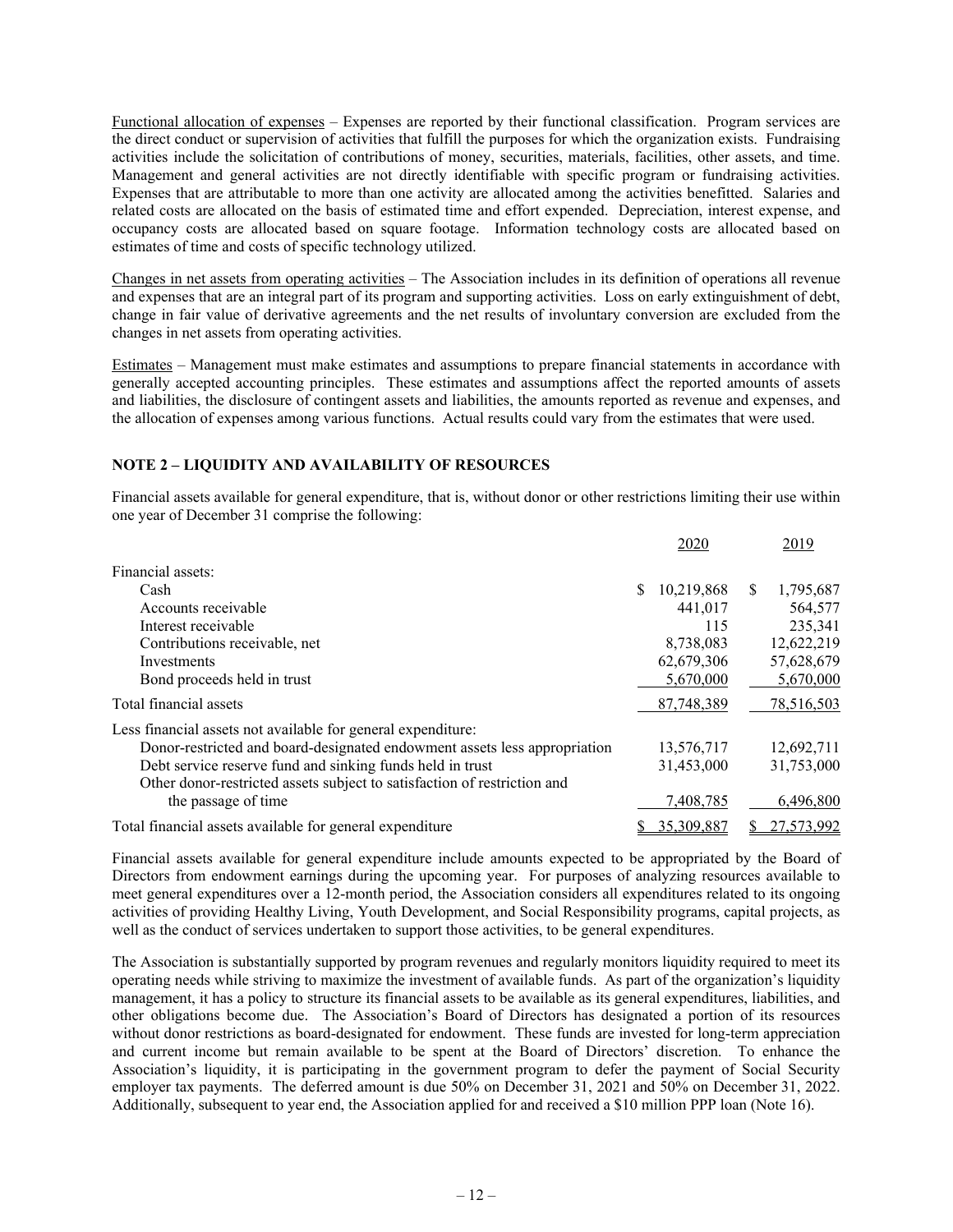### **NOTE 3 – CONTRIBUTIONS RECEIVABLE**

Contributions receivable consist of the following:

|                                           |   | 2020       |   | 2019       |
|-------------------------------------------|---|------------|---|------------|
| Receivables for building construction     | S | 1,857,449  | S | 5,572,895  |
| Receivables from government agencies      |   | 4,350,445  |   | 4,358,405  |
| Receivables from others                   |   | 1,893,318  |   | 2,080,643  |
| Receivables from the United Way           |   | 521,761    |   | 621,891    |
| Unamortized contributed use of facilities |   | 444,783    |   | 459,130    |
| Contributions receivable                  |   | 9,067,756  |   | 13,092,964 |
| Allowance for uncollectible receivables   |   | (188, 302) |   | (310, 296) |
| Discount to net present value             |   | (141,371)  |   | (160, 449) |
| Contributions receivable, net             |   | 8.738.083  |   | 12,622,219 |

Contributions receivable at December 31, 2020 are expected to be collected as follows:

| 2021                           | <sup>S</sup> | 7,673,936 |
|--------------------------------|--------------|-----------|
| 2022                           |              | 485,797   |
| 2023                           |              | 480,797   |
| 2024                           |              | 427,226   |
| Total contributions receivable |              | 9,067,756 |

In January 2006, the Association entered into a 46-year lease agreement for \$1 per year with the City of Alvin for the use of the land on which a YMCA facility is located. The estimated fair value of this agreement of approximately \$660,000 was recognized in 2006 and is being amortized over the life of the lease. At December 31, 2020 and 2019, unamortized balances of \$444,783 and \$459,130, respectively, are reflected as contributions receivable.

*Conditional contributions* – At December 31, 2020, the Association has a \$1,000,000 conditional contribution from a foundation. The commitment is conditioned upon the YMCA raising the balance needed to fund the COVID-19 Respond and Reinvent project. This gift will be recognized as contribution revenue when the condition is substantially met.

*Conditional contributions from government agencies* – At December 31, 2020, the Association has approximately \$9,340,000 of conditional contributions from various government agencies primarily for refugee assistance. The contributions will be recognized as revenue when the conditions are met, which include performance of allowable activities and incurring allowable expenses.

#### **NOTE 4 – INVESTMENTS**

Investments consist of the following:

|                               | 2020         |   | 2019       |
|-------------------------------|--------------|---|------------|
| Money market mutual funds     | 24, 323, 798 | S | 852,483    |
| Fixed-income mutual funds     | 11,675,274   |   |            |
| Common stock                  | 9,466,470    |   | 8,138,653  |
| Equity mutual funds           | 8,601,768    |   |            |
| Exchange-traded funds         | 5,985,420    |   | 1.340.743  |
| Corporate bonds               | 1,166,598    |   | 16,066,870 |
| U. S. Treasury securities     | 1,057,356    |   | 19,485,634 |
| Real estate investment trusts | 402,622      |   | 365,995    |
| Government agency securities  |              |   | 11,378,301 |
| Total investments             | 62,679,306   |   | 57,628,679 |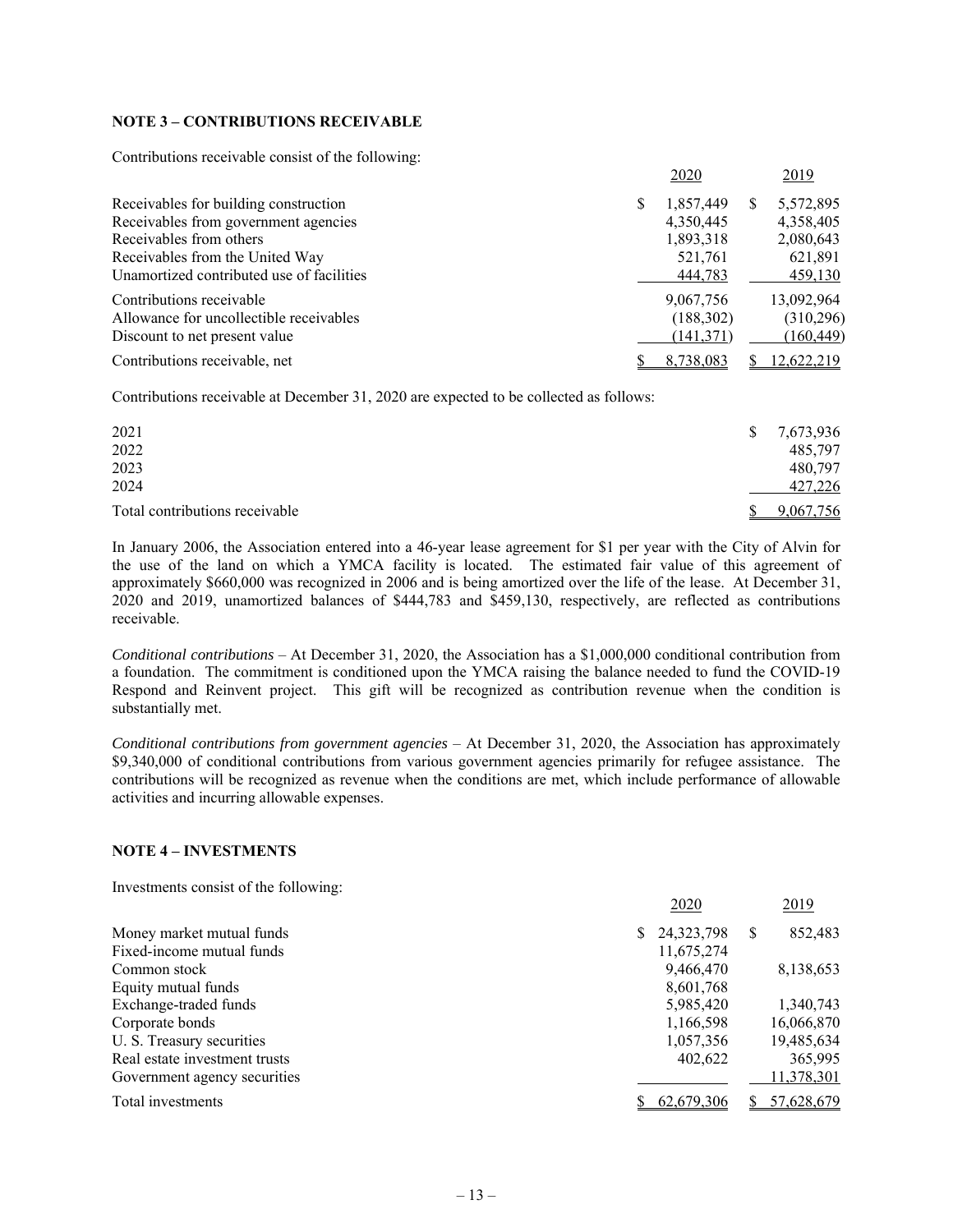Investments are exposed to various risks such as interest rate, market, and credit risks. Because of these risks, it is at least reasonably possible that changes in the values of investment securities will occur in the near term and that such changes could materially affect the amounts reported in the statement of financial position and statement of activities.

#### **NOTE 5 – FAIR VALUE MEASUREMENTS**

Generally accepted accounting principles require that certain assets and liabilities be reported at fair value and establish a hierarchy that prioritizes inputs used to measure fair value. Fair value is the price that would be received to sell an asset or paid to transfer a liability in an orderly transaction between market participants at the measurement date. The three levels of the fair value hierarchy are as follows:

- *Level 1* Inputs are unadjusted quoted prices in active markets for identical assets or liabilities that the reporting entity has the ability to access at the reporting date.
- *Level 2* Inputs are other than quoted prices included in Level 1, which are either directly observable or can be derived from or corroborated by observable market data at the reporting date.
- *Level 3* Inputs are not observable and are based on the reporting entity's assumptions about the inputs market participants would use in pricing the asset or liability.

Assets measured at fair value at December 31, 2020 are as follows:

|                                     | LEVEL 1          | LEVEL 2      | LEVEL 3              | <b>TOTAL</b>     |
|-------------------------------------|------------------|--------------|----------------------|------------------|
| Investments:                        |                  |              |                      |                  |
| Money market mutual funds           | \$<br>24,323,798 |              |                      | \$<br>24,323,798 |
| Fixed-income mutual funds           | 11,675,274       |              |                      | 11,675,274       |
| Common stock:                       |                  |              |                      |                  |
| Information technology              | 1,862,874        |              |                      | 1,862,874        |
| Financials                          | 1,633,968        |              |                      | 1,633,968        |
| Healthcare                          | 1,380,195        |              |                      | 1,380,195        |
| Industrials                         | 1,314,509        |              |                      | 1,314,509        |
| Consumer staples                    | 1,101,485        |              |                      | 1,101,485        |
| Consumer discretionary              | 860,788          |              |                      | 860,788          |
| Telecommunication services          | 517,185          |              |                      | 517,185          |
| Energy                              | 329,493          |              |                      | 329,493          |
| Materials                           | 270,974          |              |                      | 270,974          |
| <b>Utilities</b>                    | 156,023          |              |                      | 156,023          |
| Other                               | 38,976           |              |                      | 38,976           |
| Equity mutual funds                 | 8,601,768        |              |                      | 8,601,768        |
| Exchange-traded funds               | 5,985,420        |              |                      | 5,985,420        |
| Corporate bonds:                    |                  |              |                      |                  |
| $0-12$ months                       |                  | \$<br>10,111 |                      | 10,111           |
| $1-5$ years                         |                  | 208,040      |                      | 208,040          |
| $5-10$ years                        |                  | 769,502      |                      | 769,502          |
| $10+$ years                         |                  | 178,945      |                      | 178,945          |
| U. S. Treasury securities:          |                  |              |                      |                  |
| $1-5$ years                         | 699,163          |              |                      | 699,163          |
| 5-10 years                          | 264,215          |              |                      | 264,215          |
| $10+$ years                         | 93,978           |              |                      | 93,978           |
| Real estate investment trusts       | 402,622          |              |                      | 402,622          |
| Total assets measured at fair value | \$<br>61,512,708 | 1,166,598    | \$<br>$\overline{0}$ | 62,679,306<br>\$ |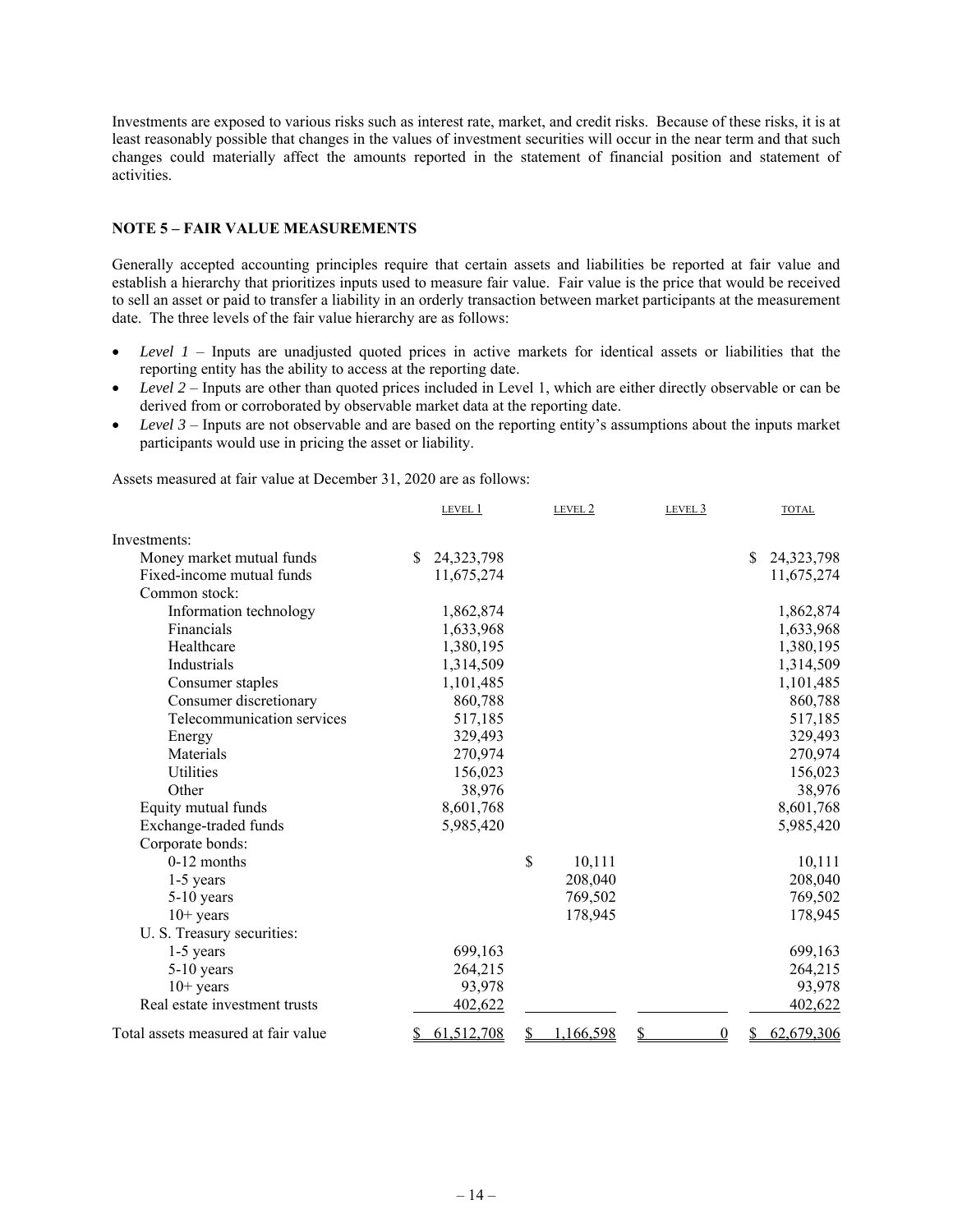Assets measured at fair value at December 31, 2019 are as follows:

|                                     | LEVEL 1          |    | LEVEL 2    | LEVEL 3                |    | <b>TOTAL</b> |
|-------------------------------------|------------------|----|------------|------------------------|----|--------------|
| Investments:                        |                  |    |            |                        |    |              |
| Money market mutual funds           | \$<br>852,483    |    |            |                        | \$ | 852,483      |
| Common stock:                       |                  |    |            |                        |    |              |
| Information technology              | 1,283,844        |    |            |                        |    | 1,283,844    |
| Financials                          | 1,387,786        |    |            |                        |    | 1,387,786    |
| Healthcare                          | 1,469,977        |    |            |                        |    | 1,469,977    |
| Industrials                         | 1,003,611        |    |            |                        |    | 1,003,611    |
| Consumer staples                    | 995,436          |    |            |                        |    | 995,436      |
| Consumer discretionary              | 609,688          |    |            |                        |    | 609,688      |
| Telecommunication services          | 485,805          |    |            |                        |    | 485,805      |
| Energy                              | 389,617          |    |            |                        |    | 389,617      |
| Materials                           | 146,907          |    |            |                        |    | 146,907      |
| Utilities                           | 339,466          |    |            |                        |    | 339,466      |
| Other                               | 26,516           |    |            |                        |    | 26,516       |
| Exchange-traded funds               | 1,340,743        |    |            |                        |    | 1,340,743    |
| Corporate bonds:                    |                  |    |            |                        |    |              |
| 0-12 months                         |                  | \$ | 739,534    |                        |    | 739,534      |
| $1-5$ years                         |                  |    | 10,055,383 |                        |    | 10,055,383   |
| 5-10 years                          |                  |    | 5,110,969  |                        |    | 5,110,969    |
| $10+$ years                         |                  |    | 160,984    |                        |    | 160,984      |
| U. S. Treasury securities:          |                  |    |            |                        |    |              |
| 0-12 months                         | 4,530,092        |    |            |                        |    | 4,530,092    |
| $1-5$ years                         | 9,190,417        |    |            |                        |    | 9,190,417    |
| $5-10$ years                        | 5,411,243        |    |            |                        |    | 5,411,243    |
| $10+$ years                         | 353,882          |    |            |                        |    | 353,882      |
| Real estate investment trusts       | 365,995          |    |            |                        |    | 365,995      |
| Government agency securities:       |                  |    |            |                        |    |              |
| $1-5$ years                         |                  |    | 1,489,345  |                        |    | 1,489,345    |
| 5-10 years                          |                  |    | 3,388,273  |                        |    | 3,388,273    |
| $10+$ years                         |                  |    | 6,500,683  |                        |    | 6,500,683    |
| Total assets measured at fair value | \$<br>30,183,508 | S  | 27,445,171 | $\boldsymbol{0}$<br>\$ | S  | 57,628,679   |

Valuation methods used for assets measured at fair value are as follows:

- *Mutual funds* are valued at the reported net asset value.
- *Common stock, exchange-traded funds* and *real estate investment trusts* are valued at the closing price reported on the active market on which the individual securities are traded.
- *Corporate bonds* and *government agency securities* are valued using prices obtained from independent quotation bureaus that use computerized valuation formulas which may include market-corroborated inputs for credit risk factors, interest rate and yield curves and broker quotes, to calculate fair values.
- *U. S. Treasury securities* are valued using prices obtained from active market makers and inter-dealer brokers on a daily basis.

These valuation methods may produce a fair value that may not be indicative of net realizable value or reflective of future fair values. Furthermore, while the Association believes its valuation methods are appropriate, the use of different methods or assumptions could result in a different fair value measurement at the reporting date.

#### **NOTE 6 – RIGHT TO USE FACILITIES**

The YMCA and Humble Independent School District (ISD) entered into a Joint Use Agreement in February 2017, whereby the YMCA can utilize the Miracle League facilities based on an agreed-upon use schedule for a term of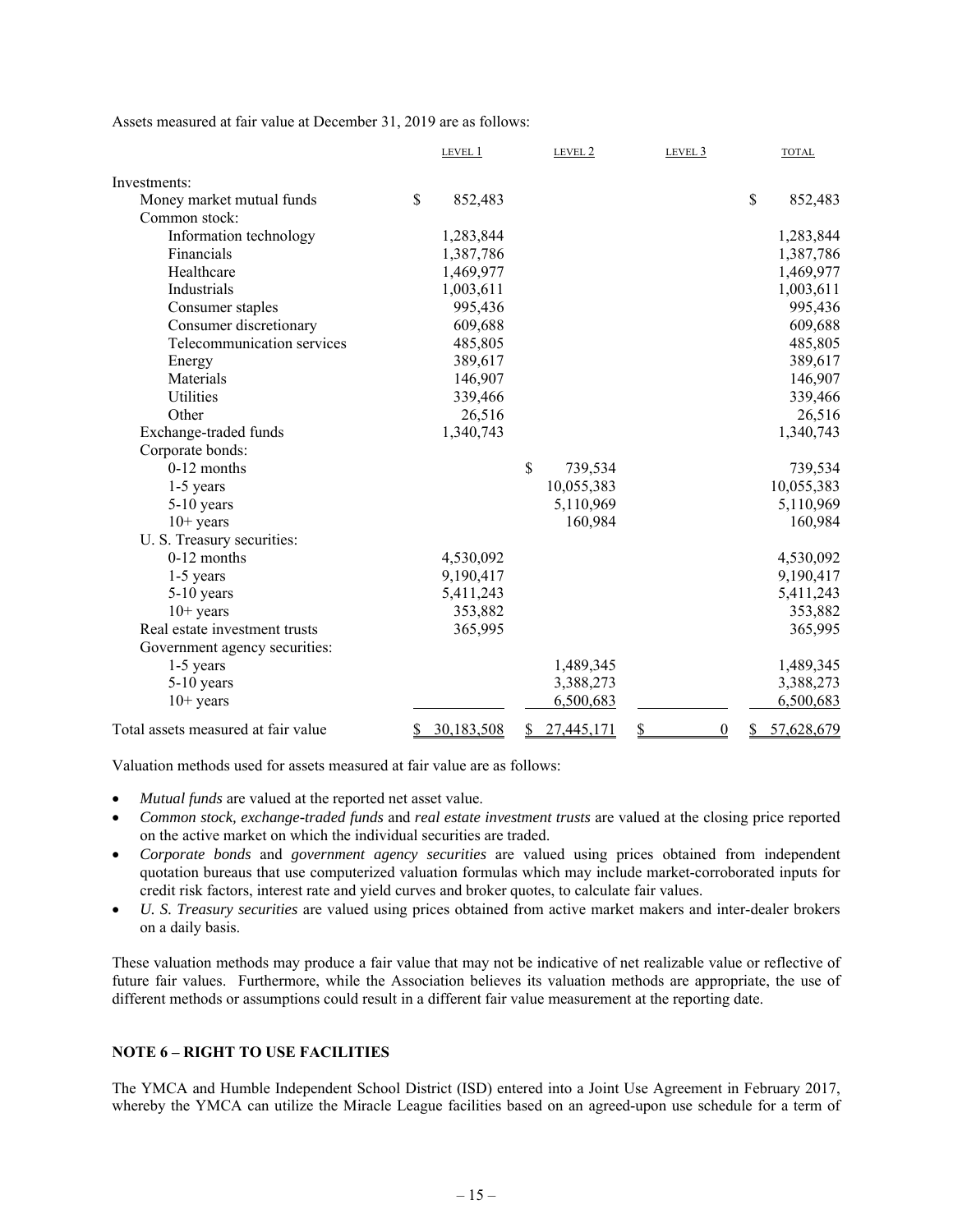20 years. Subsequently, the Joint Use Agreement will automatically renew for one-year terms. In exchange for the right to use the Miracle League facilities, the YMCA donated land improvements to Humble ISD. The fair value of the right to use the Miracle League facilities is reported in the consolidated statement of financial position and is being amortized over the 20-year term of the agreement. Rent expense of approximately \$177,000 was recognized in both years ended December 31, 2020 and 2019.

In 2018, the YMCA entered into an agreement with the City of Houston (the City), whereby the YMCA can reserve time and space at the North Wayside Sports and Recreation Center (the Center) for a term of 5 years. In exchange for the right to use the Center, the YMCA donated land and buildings to the City. The fair value of the right to use the Center is reported in the statement of financial position and is being amortized over the 5-year term of the agreement. Rent expense of approximately \$15,800 was recognized in both years ended December 31, 2020 and 2019.

In 2020, the YMCA entered into an agreement with the City, whereby the YMCA can utilize the Mason Park Pool House (Pool House) for a term of 3 years. In exchange for the right to use the Pool House, the YMCA donated building improvements to the City. The fair value of the right to use the Pool House is reported in the consolidated statement of financial position and is being amortized over the 3-year term of the agreement. Rent expense of approximately \$178,000 was recognized in the year ended December 31, 2020.

#### **NOTE 7 – OPERATING AND FINANCE LEASES**

The Association leases certain office space and other office equipment used in its operations that are classified as operating leases. Payments due under these lease contracts are fixed. The Association also entered into finance leases for fitness and copier equipment.

Right of use (ROU) assets and lease liabilities related to operating and finance leases are as follows:

|                                                                                           | 2020          | 2019          |
|-------------------------------------------------------------------------------------------|---------------|---------------|
| Operating lease ROU assets                                                                | \$249,629     | \$534,258     |
| Finance lease ROU assets included in property and equipment, net of accumulated           |               |               |
| amortization of \$2,000,954                                                               | \$3,220,963   | \$4,166,410   |
| Operating lease liabilities                                                               | \$249,629     | \$534,258     |
| Finance lease liabilities                                                                 | \$3,619,038   | \$4,224,359   |
| Lease costs associated with operating and finance leases are as follows:                  |               |               |
|                                                                                           | 2020          | 2019          |
| Operating lease cost:                                                                     |               |               |
| Fixed rent expense                                                                        | \$<br>708,103 | \$<br>498,256 |
| Finance lease cost:                                                                       |               |               |
| Amortization of ROU assets                                                                | 1,088,865     | 871,283       |
| Interest expense                                                                          | 135,022       | 229,193       |
| Total lease costs                                                                         | .931,990      | ,598,732      |
| Cash and non-cash activities associated with operating and finance leases are as follows: |               |               |
|                                                                                           | 2020          | 2019          |
| Cash paid for amounts included in the measurement of lease liabilities:                   |               |               |
| Operating cash flows from operating leases                                                | \$708,103     | \$498,256     |
| Operating cash flows from finance leases                                                  | \$135,022     | \$229,193     |
| Financing cash flows from finance leases                                                  | \$1,088,865   | \$871,283     |
| Non-cash investing and financing liabilities:                                             |               |               |
| New operating lease liabilities                                                           | \$397,112     | \$1,010,127   |
| New finance lease liabilities                                                             | \$398,776     | \$1,755,907   |
|                                                                                           |               |               |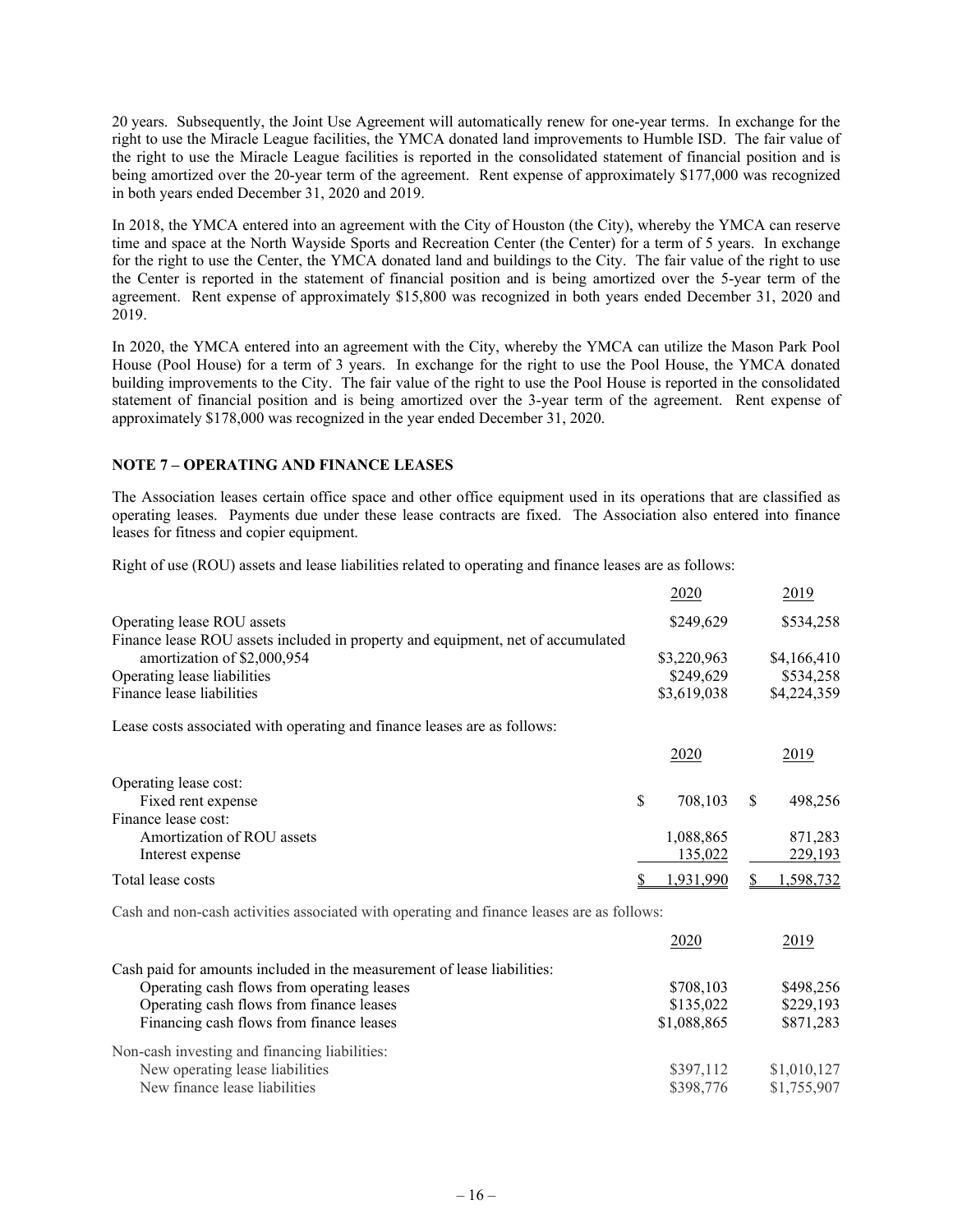Future payments due under operating and finance leases as of December 31, 2020 is as follows:

|                                                             | <b>OPERATING</b><br><b>FINANCE</b>                                                                 |
|-------------------------------------------------------------|----------------------------------------------------------------------------------------------------|
| 2021<br>2022<br>2023<br>2024<br>2025                        | \$<br>1,052,946<br>176.435<br>Ж<br>49.799<br>1,191,903<br>28,820<br>1,453,058<br>153,576<br>21,998 |
| Total minimum lease payments<br>Less effects of discounting | 255,054<br>3,873,481<br>(254, 443)<br>(5,425)                                                      |
| Lease liabilities recognized                                | 249,629<br>3,619,038                                                                               |

As of December 31, 2020, the weighted-average remaining lease term for all operating leases is 17.99 months, while the weighted-average remaining lease term for all finance leases is 2.78 years. The weighted average discount rate associated with operating leases as of December 31, 2020 is 3.81%, while the weighted-average discount rate associated with finance leases is 4.33%.

#### **NOTE 8 – PROPERTY AND EQUIPMENT**

Property and equipment consists of the following:

|                                       | 2020            | 2019             |
|---------------------------------------|-----------------|------------------|
| Land                                  | \$25,740,061    | 26,326,691<br>S. |
| Buildings and improvements            | 282,339,598     | 287,943,706      |
| Furniture and equipment               | 28,643,639      | 28,288,915       |
| Vehicles                              | 1,837,975       | 1,837,975        |
| Construction in progress              | 2,110,248       | 244,663          |
| Total property and equipment, at cost | 340,671,521     | 344,641,950      |
| Accumulated depreciation              | (107, 168, 098) | (101, 032, 966)  |
| Property and equipment, net           | \$233,503,423   | \$243,608,984    |

*Commitments* – The Association entered into contracts with construction contractors and architects for the repair and renovation of multiple center locations. At December 31, 2020, outstanding commitments under these contracts are approximately \$2,087,000.

### **NOTE 9 – BONDS PAYABLE**

In February 2013, on behalf of the Association, the Harris County Cultural Education Facilities Finance Corporation issued four bonds in the aggregate principal amount of \$151,625,000 (Series 2013 Bonds), the proceeds of which were used to refund outstanding Harris County Health Facilities Development Corporation revenue bonds (Series 2008 Bonds), fund the cost of issuance of the Series 2013 Bonds, and fund a debt service reserve fund securing only the Series 2013A Bonds. At December 31, 2020, the balance of the debt service reserve fund is \$25,783,000 and is included in investments in the consolidated statement of financial position.

In May 2019, on behalf of the Association, the Harris County Cultural Education Facilities Finance Corporation issued bonds in the aggregate principal amount of \$69,835,000 (Series 2019 Bonds), the proceeds of which were used to refund outstanding Harris County Cultural Education Facilities Finance Corporation revenue refunding bonds (Series 2016A and B Bonds) and fund a portion of the cost of issuance of the Series 2019 Bonds. A loss on early extinguishment of debt of \$2,591,963 was recognized in fiscal year 2019 and is comprised of a write off of \$2,150,263 of bond issuance costs and a \$441,700 termination fee for the derivative agreement.

The interest rate of the Series 2013A Bonds is a fixed rate of 5% at December 31, 2020. The interest rate of the Series 2019 Bonds is a fixed rate of 2.7% at December 31, 2020. The bonds contain various covenants related to fiscal operations and financial performance, including limitations on additional borrowings. The Series 2013A and 2019 Bonds are redeemable upon demand by the bondholders.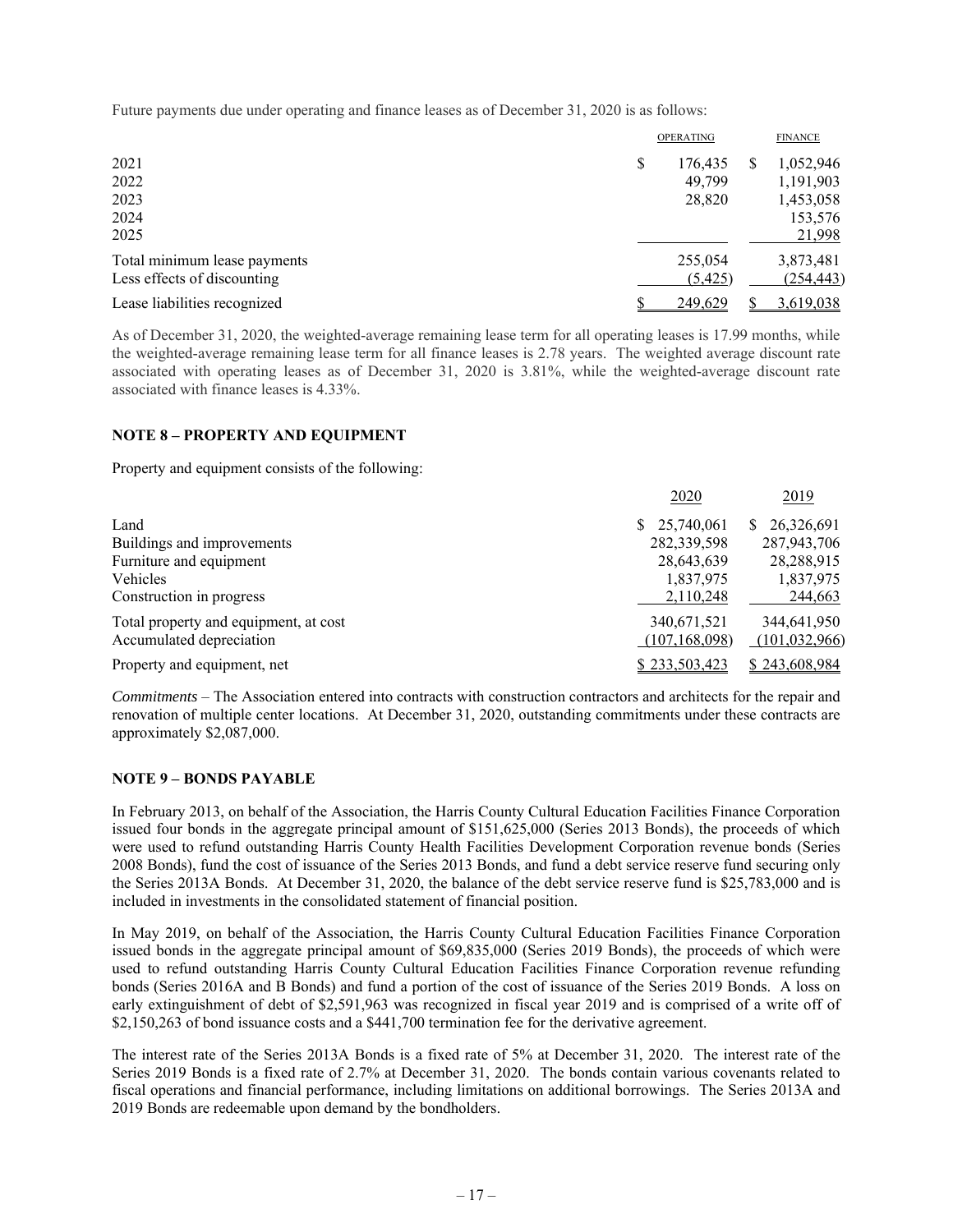Additionally, the Association is required to maintain a cash balance at the Bank of New York of \$5,670,000, which is reported as bond proceeds held in trust in the consolidated statement of financial position at December 31, 2020.

Principal amounts due under each bond are as follows:

|                                                     | <b>SERIES</b><br>2013A  | <b>SERIES</b><br>2019 | <b>TOTAL</b><br>2020          | <b>TOTAL</b><br>2019           |
|-----------------------------------------------------|-------------------------|-----------------------|-------------------------------|--------------------------------|
| Series 2013A<br>Series 2019                         | 59,080,000              | S<br>69,835,000       | 59,080,000<br>S<br>69,835,000 | 60,580,000<br>S.<br>69,835,000 |
| Total bonds payable<br>Bond premium - Series 2013A  | 59,080,000<br>3,608,372 | 69,835,000            | 128,915,000<br>3,608,372      | 130,415,000<br>3,967,819       |
| Bond issuance costs:<br>Series 2013A<br>Series 2019 | (1, 586, 801)           | (457,091)             | (1,586,801)<br>(457,091)      | (1,676,620)<br>(476, 611)      |
| Bonds payable, net                                  | 61, 101, 571            | 69,377,909            | \$130,479,480                 | 132,229,588                    |

Bonds payable are due in the fiscal year ended December 31 as follows:

| 2021<br>2022        | 3,705,000<br>3,860,000 |
|---------------------|------------------------|
| 2023                | 4,045,000              |
| 2024                | 4,215,000              |
| Thereafter          | 113,090,000            |
| Total bonds payable | \$128,915,000          |

Interest expense, including amortization of bond issuance costs and bond premium, was approximately \$4,217,000 and \$5,075,000 for the years ended December 31, 2020 and 2019, respectively. The effective interest rates for the years ended December 31, 2020 and 2019 were 3.25% and 3.88%, respectively.

#### **NOTE 10 – NET ASSETS WITHOUT DONOR RESTRICTIONS**

Net assets without donor restrictions consist of the following:

|                                                                                  |               | 2020       | 2019          |
|----------------------------------------------------------------------------------|---------------|------------|---------------|
| Board-designated endowment for operations                                        |               | 9,730,646  | 8.998.445     |
| Cash and investments designated for debt service and sinking funds held in trust |               | 31,453,000 | 31,753,000    |
| Property and equipment, net of acquisition debt                                  |               | 99,404,905 | 107,109,851   |
| Undesignated                                                                     |               | 34,852,242 | 19,915,669    |
| Total net assets without donor restrictions                                      | \$175,440,793 |            | \$167,776,965 |

The Board of Directors does not have a specific policy in regards to establishing board-designated endowments or reserves. However, the Board of Directors may designate excess cash flow for reserves, specific projects, or endowments, as deemed prudent.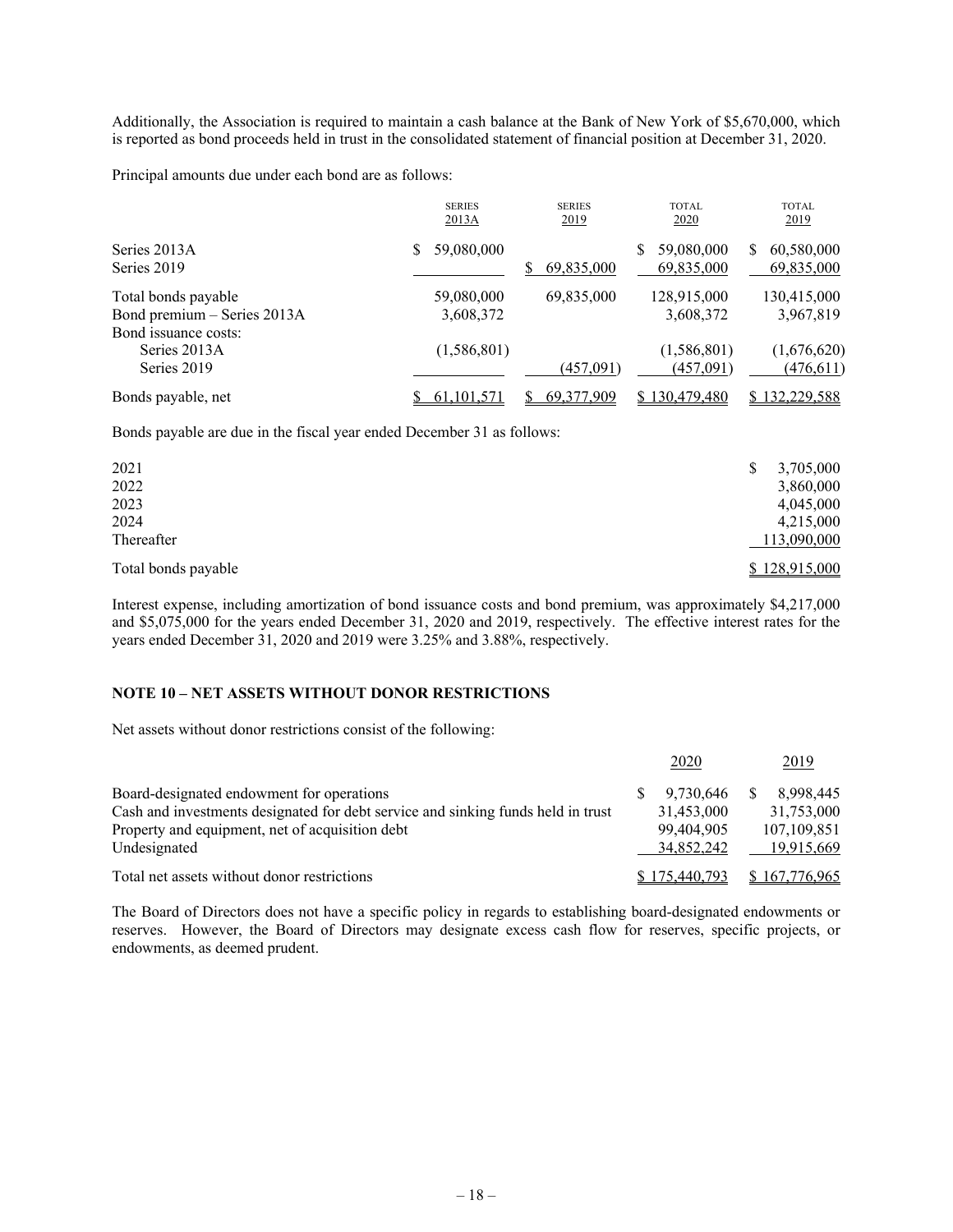## **NOTE 11 – NET ASSETS WITH DONOR RESTRICTIONS**

Net assets with donor restrictions are restricted as follows:

|                                                                                                          |    | 2020                 |    | 2019                   |
|----------------------------------------------------------------------------------------------------------|----|----------------------|----|------------------------|
| Subject to expenditure for specified purpose:<br>Capital projects<br>Other programs                      | S. | 7,358,785<br>504,500 | -S | 7,518,800              |
| Subject to passage of time:<br>Contributions receivable that are not restricted by donors, but which are |    |                      |    |                        |
| unavailable for expenditure until due<br>General endowment subject to spending policy and appropriation  |    | 744,540<br>4.351.349 |    | 2.714.213<br>4,005,671 |
| Total net assets with donor restrictions                                                                 |    | 12.959.174           |    | 14,238,684             |

#### **NOTE 12 – ENDOWMENTS**

The Foundation's endowment funds were established for the purpose of supporting operating needs and program services that are consistent with the Association's mission, and to provide growth and expansion of programs and/or creation of new programs. The funds include both donor-restricted endowment funds and funds designated by the Board of Directors (the Board) of the Foundation to function as endowments.

Donor-restricted endowment funds are subject to the Texas Uniform Prudent Management of Institutional Funds Act (TUPMIFA). The Board has interpreted TUPMIFA as allowing the Foundation to appropriate for expenditure or accumulate as much of an endowment fund as the Foundation determines is prudent for the uses, benefits, purposes, and duration for which the endowment fund was established, subject to explicit donor stipulations.

Donor-restricted endowment net assets are classified as *net assets with donor restrictions* until appropriated in accordance with spending policies and used for the stipulated purpose, if any. The Foundation classifies contributions to an endowment plus any donor-stipulated accumulations as *net assets with donor restrictions* required to be maintained in perpetuity*.* The unappropriated accumulated investment return on donor-restricted endowments also are classified as *net assets with donor restrictions –* accumulated net investment return*.* The Board has interpreted TUPMIFA as not precluding the Foundation from spending below the amount required to be maintained in perpetuity subject to prudent standards. An endowment fund is *underwater* if the fair value of the fund's investments falls below the amount required to be maintained in perpetuity because of declines in the fair value of investments and/or continued appropriation and spending in accordance with prudent measures. There were no underwater funds at December 31, 2020 and 2019.

Board-designated endowment funds are classified as *net assets without donor restrictions* and represents funds the Board has internally designated to be invested to provide support for the Association generally for a long-term, but not necessarily a specified period of time. The Board retains discretion over the use of these funds.

#### Investment Policies and Strategy

The purpose of the Foundation is to provide an endowment fund that will support the YMCA for generations to come. The Foundation's strategic asset allocation is based on this long-term perspective.

The Foundation has adopted investment policies for endowment assets that attempt to maximize return within reasonable and prudent levels of risk determined from one or more asset allocation studies conducted from time to time, as well as to maintain the purchasing power of the current assets and all future contributions. Endowment assets include those assets of donor-restricted funds that the Foundation must hold in perpetuity or for a donorspecified period, as well as board-designated funds. Under this policy, as approved by the Board of the Foundation, the assets of the Foundation are invested in a manner that seek to maintain an appropriate, diversified asset allocation based on a total return policy that is compatible with a flexible spending policy, while still having the potential to produce positive real returns.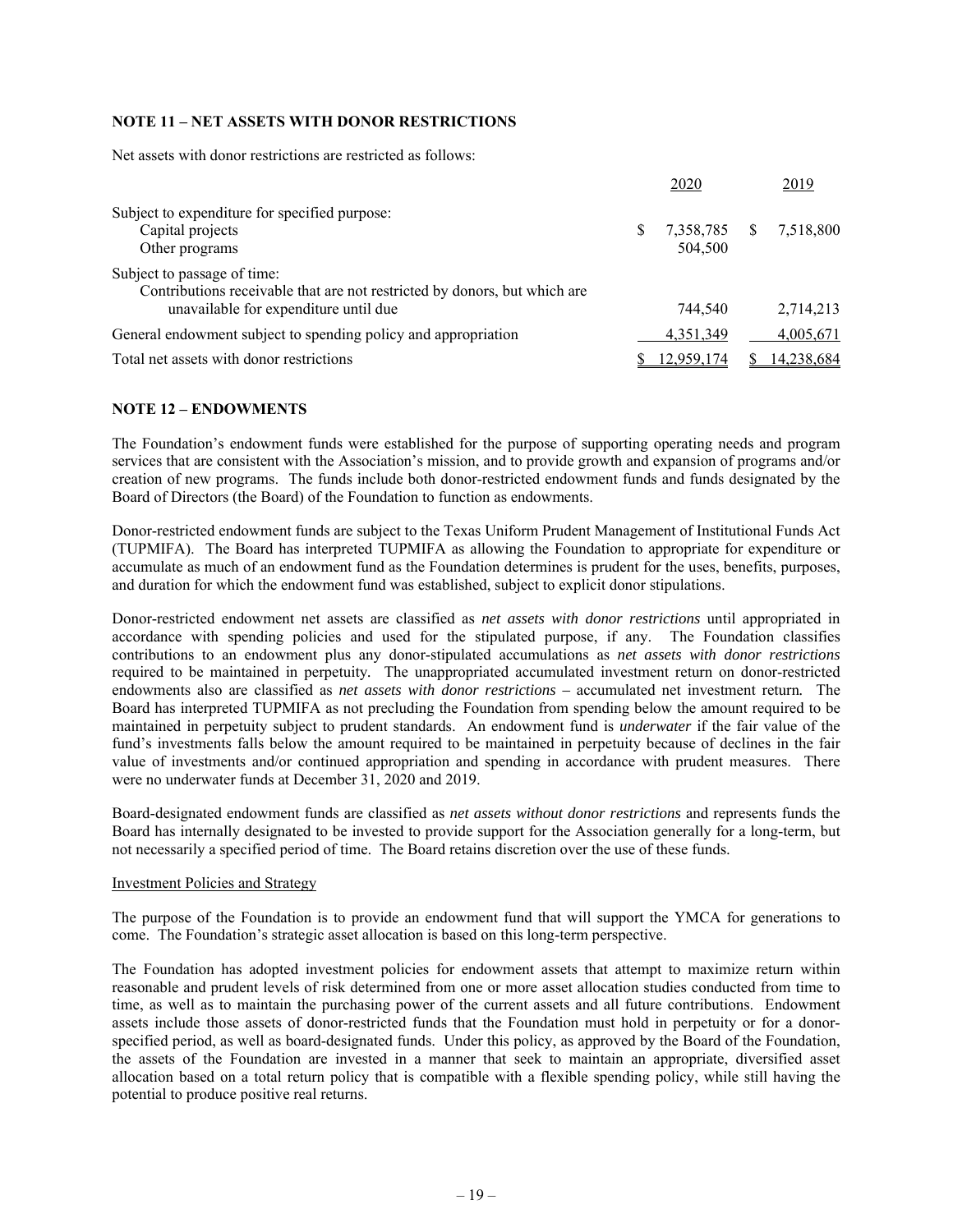#### Spending Policy

The Foundation has a policy of appropriating net investment return on the general endowment toward operations and program delivery. The Foundation distributes 50% of the sum of net realized gains (losses), interest and dividends, less management fees as of the December 31<sup>st</sup> fiscal year for the upcoming fiscal year on all funds with assets valued at or above \$10,000 as of the previous year-end date. If the sum of net realized gains (losses) and interest and dividends is less than zero, no distribution will be made. However, in the event that the YMCA is unable to fulfill its current mission, the Board of the Foundation may authorize distributions to meet the YMCA's objectives. This policy is consistent with the Foundation's objective to maintain the purchasing power of the investments held in perpetuity or for a specific term, as well as to provide additional real growth through new gifts and investment return.

Changes in endowment net assets are as follows:

|                                         | <b>BOARD-</b><br><b>ACCUMULATED</b> |                       | <b>REQUIRED TO BE</b> |              |
|-----------------------------------------|-------------------------------------|-----------------------|-----------------------|--------------|
|                                         | <b>DESIGNATED</b>                   | <b>NET INVESTMENT</b> | <b>MAINTAINED</b>     |              |
|                                         | <b>ENDOWMENT</b>                    | <b>RETURN</b>         | IN PERPETUITY         | <b>TOTAL</b> |
| Endowment net assets, December 31, 2018 | S<br>7,676,191                      | 1,232,108<br>S        | 1,901,420<br><b>S</b> | \$10,809,719 |
| Contributions and other additions       | 15,360                              |                       | 314,700               | 330,060      |
| Net investment return                   | 1,436,768                           | 586,032               |                       | 2,022,800    |
| Distribution to the Association         | (75, 277)                           | (28, 589)             |                       | (103, 866)   |
| Expenses                                | (54, 597)                           |                       |                       | (54, 597)    |
| Endowment net assets, December 31, 2019 | 8,998,445                           | 1,789,551             | 2,216,120             | 13,004,116   |
| Contributions and other additions       | 56,260                              |                       | 15,500                | 71,760       |
| Net investment return                   | 900,475                             | 400,847               |                       | 1,301,322    |
| Distribution to the Association         | (172,009)                           | (70,669)              |                       | (242, 678)   |
| Expenses                                | (52, 525)                           |                       |                       | (52, 525)    |
| Endowment net assets, December 31, 2020 | 9,730,646                           | 2.119.729             | 2.231.620             | \$14,081,995 |

#### **NOTE 13 – CONTRIBUTIONS FROM GOVERNMENT AGENCIES**

The Association is the recipient of contributions from various federal, state, and local agencies. Should these awards not be renewed, a replacement for this source of support may not be forthcoming and related expenses would not be incurred. Contributions from government agencies include the following:

|                                               | 2020         | 2019         |
|-----------------------------------------------|--------------|--------------|
| Federal grants and contracts:                 |              |              |
| U. S. Department of Health and Human Services | \$14,800,188 | \$15,636,739 |
| U. S. Department of Treasury                  | 4,216,639    |              |
| U. S. Department of Education                 | 989.963      | 1,470,665    |
| U. S. Department of Justice                   | 798,498      | 747,498      |
| U. S. Department of State                     | 707,618      | 728,858      |
| U. S. Department of Homeland Security         |              | 2,555,594    |
| Total federal grants and contracts            | 21,512,906   | 21,139,354   |
| School districts                              | 185,236      | 321,650      |
| County                                        | 170.100      | 150,100      |
| Colleges                                      | 13,453       | 22,883       |
| Total contributions from government agencies  | \$21.881.695 | \$21,633,987 |

The Association's government contributions require fulfillment of certain conditions as set forth in the awards and are subject to review and audit by the awarding agencies. Such reviews and audits could result in the discovery of unallowable activities and unallowable costs. Consequently, any of the funding sources may, at their discretion,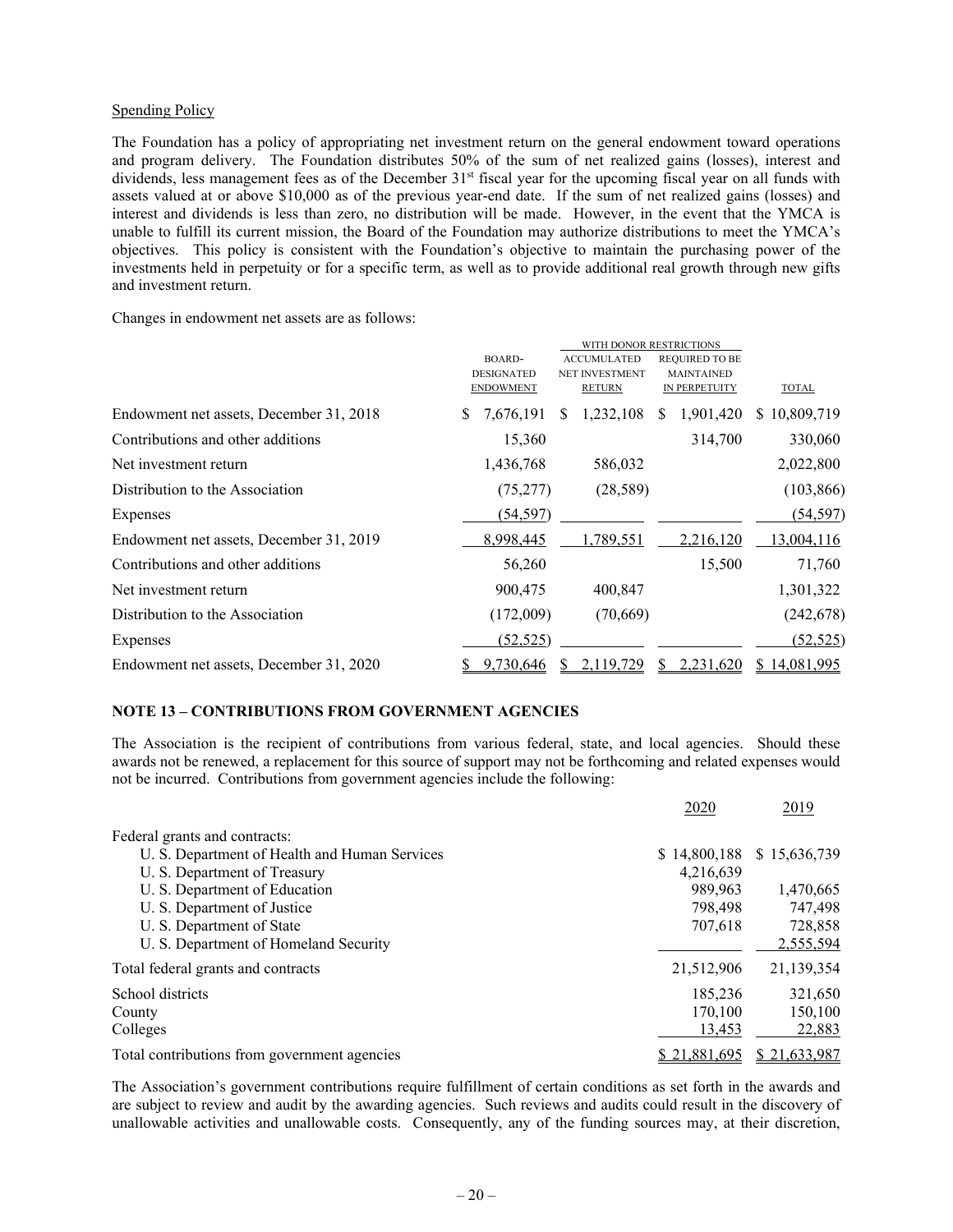request reimbursement for expenses or return of funds as a result of non-compliance by the Association with the terms of the awards. Management believes such disallowances, if any, would not be material to the Association's financial position or changes in net assets.

### **NOTE 14 – EMPLOYEE BENEFIT PLAN**

The Association participates in a defined contribution retirement plan administered by the Young Men's Christian Association Retirement Fund. Employees may elect to participate following two years of service. The Association contributes 12% of the eligible employee's compensation into the plan. The Association contributed approximately \$1,151,000 and \$3,479,000 to this plan during the years ended December 31, 2020 and 2019, respectively.

### **NOTE 15 – INVOLUNTARY CONVERSION**

The Association incurred significant damage to Camp Cullen in April 2020 due to a series of wind and hail storms. Transactions related to the involuntary conversion include insurance proceeds of \$3,034,125 that are recognized in the consolidated statement of activities for the year ended December 31, 2020. The Association capitalized \$850,000 of costs related to repairing the damage caused by the storm.

In August 2017, over twenty facilities experienced some degree of damage as a result of Hurricane Harvey. Although much of the damage was minor enough for the centers to only be closed for a few days, four centers experienced significant flooding and damage. Of those four, two did not reopen, although operations will continue in both of those communities in various capacities. The remaining two reopened in 2019. In 2019, the following transactions related to the involuntary conversion were recognized in the consolidated statement of activities:

| Insurance proceeds                                          | \$ 2.182.547                |
|-------------------------------------------------------------|-----------------------------|
| Professional fees for insurance consultants and other costs | (71, 432)                   |
| Total                                                       | $\frac{1}{2}$ , 2, 111, 115 |

### **NOTE 16 – SUBSEQUENT EVENTS**

In March 2020, the Director-General of the World Health Organization declared a pandemic related to the global outbreak of the new coronavirus COVID-19 and a national emergency was declared in the United States. As a result of stay-at-home orders and other restrictions, the Association temporarily closed its fitness facilities resulting in a decrease in membership revenue. The Association was able to continue employment for a portion of its staff by contracting out their services to other agencies providing essential services, but also implemented pay reductions and mandatory two-week furloughs for full-time exempt staff. Ultimately, the Association did have to furlough some staff and/or eliminate some positions due to the duration of the pandemic and the resulting shift in operations. The Association used several facilities and locations as food distribution sites, provided full day childcare for school-aged children that needed care due to the closure of schools, and reduced its membership prices as a result of reduced hours of operation. The extent of the impact of COVID-19 on the Association's future operational and financial performance will depend on developments such as the duration and spread of the outbreak, as well as the Association's donors, employees, and members, all of which are uncertain and cannot be predicted. While the Association expects this matter to negatively impact its operating results and financial position, the financial impact cannot be reasonably estimated at this time.

In April 2021, the Association was approved for an unsecured \$10 million bank loan funded under the Small Business Administration's Paycheck Protection Program (PPP) that is to be used for qualified payroll and other eligible costs. PPP loan principal and interest may be forgiven, in whole or in part, if funds are used for the intended purposes. The unsecured loan is considered to be a conditional contribution and will be recognized as contribution revenue upon forgiveness by the bank. Any amounts not forgiven bear interest at 1% and are due over a five-year period beginning in fiscal year 2022.

Management has evaluated subsequent events through May 7, 2021, which is the date that the financial statements were available for issuance. As a result of this evaluation, other than the on-going uncertainty caused by the coronavirus COVID-19 pandemic, no events were identified that are required to be disclosed or would have a material impact on reported net assets or changes in net assets.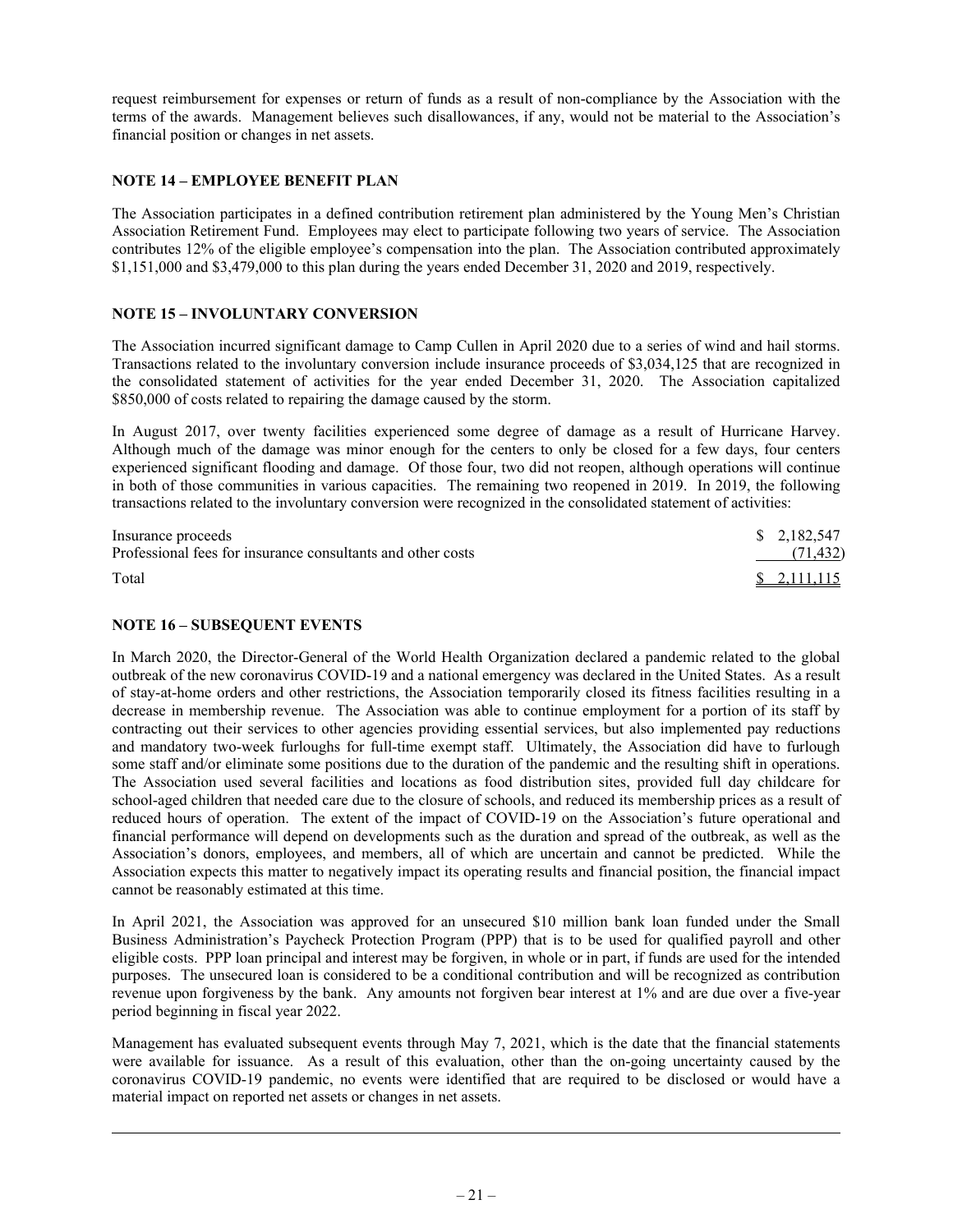Consolidating Statement of Financial Position as of December 31, 2020

|                                                                                                                                                                                                                                       | <b>YMCA</b>                                                                                                  | <b>FOUNDATION</b>      | <b>ELIMINATIONS</b> | CONSOLIDATED                                                                                                 |
|---------------------------------------------------------------------------------------------------------------------------------------------------------------------------------------------------------------------------------------|--------------------------------------------------------------------------------------------------------------|------------------------|---------------------|--------------------------------------------------------------------------------------------------------------|
| <b>ASSETS</b>                                                                                                                                                                                                                         |                                                                                                              |                        |                     |                                                                                                              |
| Cash<br>Accounts receivable<br>Interest receivable<br>Due from Foundation<br>Contributions receivable, net                                                                                                                            | \$<br>10,218,410<br>441,017<br>115<br>35,500<br>8,738,083                                                    | \$<br>1,458            | \$<br>(35,500)      | \$<br>10,219,868<br>441,017<br>115<br>8,738,083                                                              |
| Prepaid expenses and other assets<br>Land and buildings held for sale<br><b>Investments</b><br>Bond proceeds held in trust<br>Right to use facilities<br>Operating lease right-of-use assets<br>Property and equipment, net           | 2,480,845<br>4,712,759<br>48,563,269<br>5,670,000<br>3,673,224<br>249,629<br>233,503,423                     | 14,116,037             |                     | 2,480,845<br>4,712,759<br>62,679,306<br>5,670,000<br>3,673,224<br>249,629<br>233,503,423                     |
| <b>TOTAL ASSETS</b>                                                                                                                                                                                                                   | \$318,286,274                                                                                                | \$14,117,495           | (35,500)<br>\$      | \$332,368,269                                                                                                |
| <b>LIABILITIES AND NET ASSETS</b>                                                                                                                                                                                                     |                                                                                                              |                        |                     |                                                                                                              |
| Liabilities:<br>Accounts payable<br>Subrecipient payables<br>Construction payable<br>Salaries and benefits payable<br>Other accrued expenses<br>Finance lease liabilities<br>Operating lease liabilities<br>Deferred contract revenue | $\mathbb{S}$<br>1,774,784<br>1,486,230<br>370,363<br>4,826,601<br>582,354<br>3,619,038<br>249,629<br>579,823 |                        |                     | $\mathbb{S}$<br>1,774,784<br>1,486,230<br>370,363<br>4,826,601<br>582,354<br>3,619,038<br>249,629<br>579,823 |
| Due to YMCA<br>Bonds payable, net                                                                                                                                                                                                     | 130,479,480                                                                                                  | \$<br>35,500           | \$<br>(35,500)      | 130,479,480                                                                                                  |
| Total liabilities                                                                                                                                                                                                                     | 143,968,302                                                                                                  | 35,500                 | (35,500)            | 143,968,302                                                                                                  |
| Net assets:<br>Without donor restrictions<br>With donor restrictions                                                                                                                                                                  | 165,710,147<br>8,607,825                                                                                     | 9,730,646<br>4,351,349 |                     | 175,440,793<br>12,959,174                                                                                    |
| Total net assets                                                                                                                                                                                                                      | 174,317,972                                                                                                  | 14,081,995             |                     | 188,399,967                                                                                                  |
| TOTAL LIABILITIES AND NET ASSETS                                                                                                                                                                                                      | \$318,286,274                                                                                                | 14,117,495<br>S.       | (35,500)<br>\$      | \$332,368,269                                                                                                |